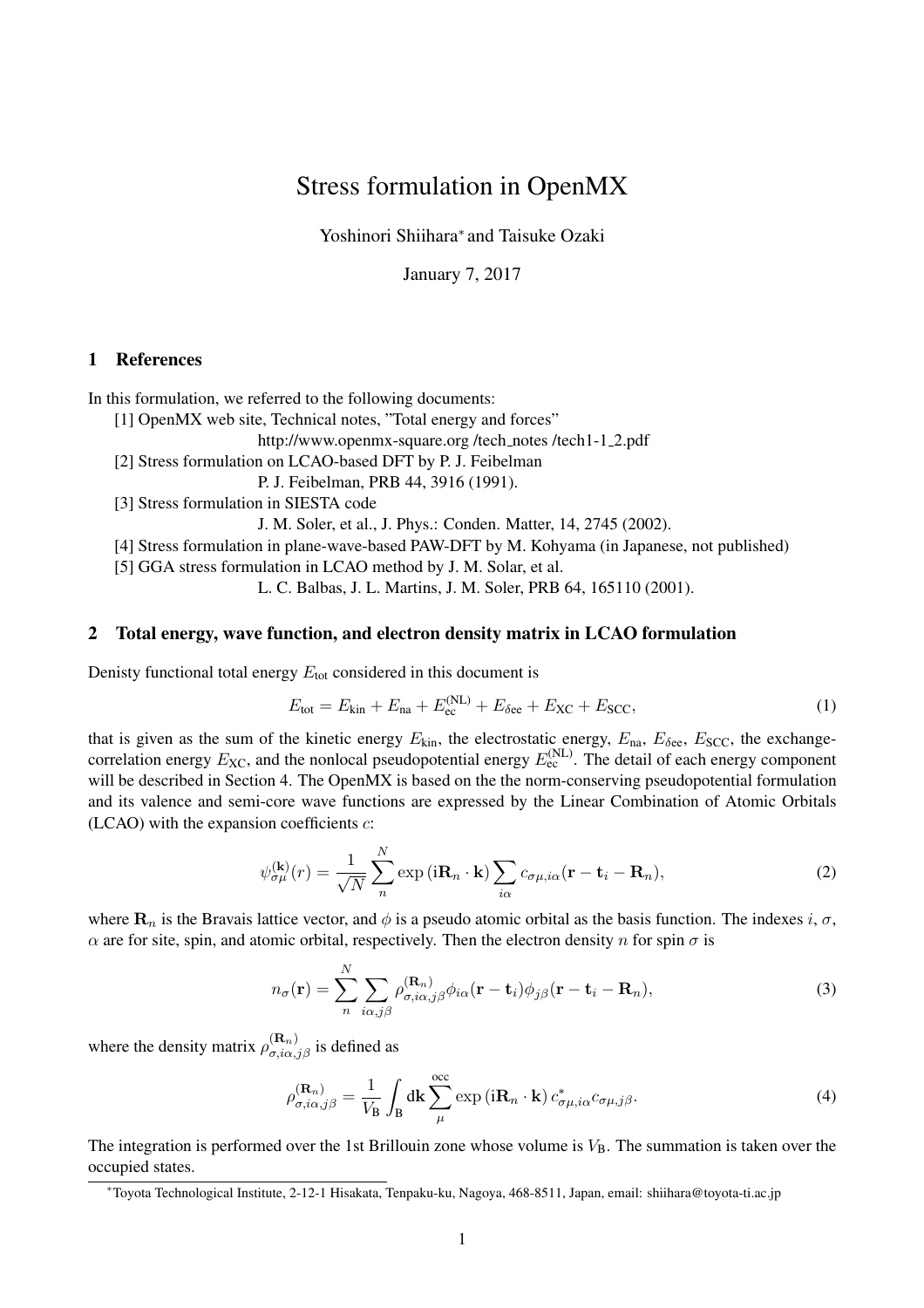#### 3 Basics for stress formulation

In the stress formulation of the LCAO scheme, the basis function under strain does not change its shape<sup>∗</sup> but its center moves according to the strain tensor  $\varepsilon$  acting on the supercell:

$$
\phi_{i\alpha}(\mathbf{r} - \mathbf{t}_i - \mathbf{R}_n) \rightarrow \phi_{i\alpha}(\mathbf{r} - (\mathbf{I} + \boldsymbol{\varepsilon}) (\mathbf{t}_i - \mathbf{R}_n)), \tag{5}
$$

where I is the identical matrix and the cell strain matrix is

$$
\varepsilon = \begin{bmatrix} \varepsilon_{xx} & \varepsilon_{xy} & \varepsilon_{xz} \\ \varepsilon_{yx} & \varepsilon_{yy} & \varepsilon_{yz} \\ \varepsilon_{zx} & \varepsilon_{yz} & \varepsilon_{zz} \end{bmatrix} . \tag{6}
$$

The cell matrix is supposed to be symmetric. Under the cell strain, an arbitrary position vector in the cell moves as follows:

$$
\mathbf{r} \to (\mathbf{I} + \boldsymbol{\varepsilon}) \cdot \mathbf{r}.\tag{7}
$$

An arbitrary position vector in the reciprocal space also moves like

$$
\mathbf{k} \to (\mathbf{I} + \boldsymbol{\varepsilon})^{-1} \cdot \mathbf{k}.\tag{8}
$$

Equations (7) and (8) show that the exponential terms in Eqs (2) and (4) are invariant under strain. Equation (7) also shows that the cell integration under stain is given as

$$
\int_{\Omega} d\mathbf{r} \to \det(\mathbf{I} + \boldsymbol{\varepsilon}) \int_{\Omega} d\mathbf{r}
$$
\n(9)

The atomic-scale stress tensor acting on a supercell is defined as the first-order expansion coefficient of the total energy  $E_{\text{tot}}(\varepsilon)$  about a point  $\varepsilon = 0$ :

$$
E_{\text{tot}}^{\varepsilon} = E_{\text{tot}} + \sum_{\gamma\eta} A_{\gamma\eta} \varepsilon_{\gamma\eta} + \text{higher order},
$$
\n(10)

and

$$
\sigma_{\gamma\eta} = \lim_{\varepsilon \to 0} \frac{\partial E_{\text{tot}}^{\varepsilon}}{\partial \varepsilon_{\gamma\eta}} = A_{\gamma\eta}.
$$
\n(11)

Hereafter an operation like Eq. (11) will be expressed by  $\partial f/\partial \varepsilon_{\gamma\eta}$  (f is an arbitrary function or functional) and we will call it the strain derivative of f. According to Eq.  $(11)$ , it is easily seen that the strain derivative satisfies the product rule:

$$
(fg)^{\varepsilon} = \left(f + \sum_{\gamma\eta} F_{\gamma\eta} \varepsilon_{\gamma\eta} + \cdots \right) \left( g + \sum_{\gamma\eta} G_{\gamma\eta} \varepsilon_{\gamma\eta} + \cdots \right) \tag{12}
$$

$$
\frac{\partial}{\partial \varepsilon_{\gamma\eta}} fg = f G_{\gamma\eta} + g F_{\gamma\eta} = f \frac{\partial g}{\partial \varepsilon_{\gamma\eta}} + g \frac{\partial f}{\partial \varepsilon_{\gamma\eta}} \tag{13}
$$

In addition, Eq. (7) shows that an arbitrary real-space vector under strain satisfies

$$
\frac{\partial l_{\iota}}{\partial \varepsilon_{\gamma\eta}} = \delta_{\iota\eta} l_{\eta}.\tag{14}
$$

This relationship is often utilized to transform the strain derivative to the deviation with respect to the atomic coordinate, corresponding to a force acting on each atom:

$$
\frac{\partial}{\partial \varepsilon_{\gamma\eta}} = \frac{\partial t^{\eta}}{\partial \varepsilon_{\gamma\eta}} \frac{\partial}{\partial t^{\eta}} = t^{\gamma} \frac{\partial}{\partial t^{\eta}}
$$
(15)

In the following section, we will derive the strain derivatives for energy components in Eq. (1) using the operation in Eq. (11).

<sup>∗</sup>This is not the case for plane-wave methods.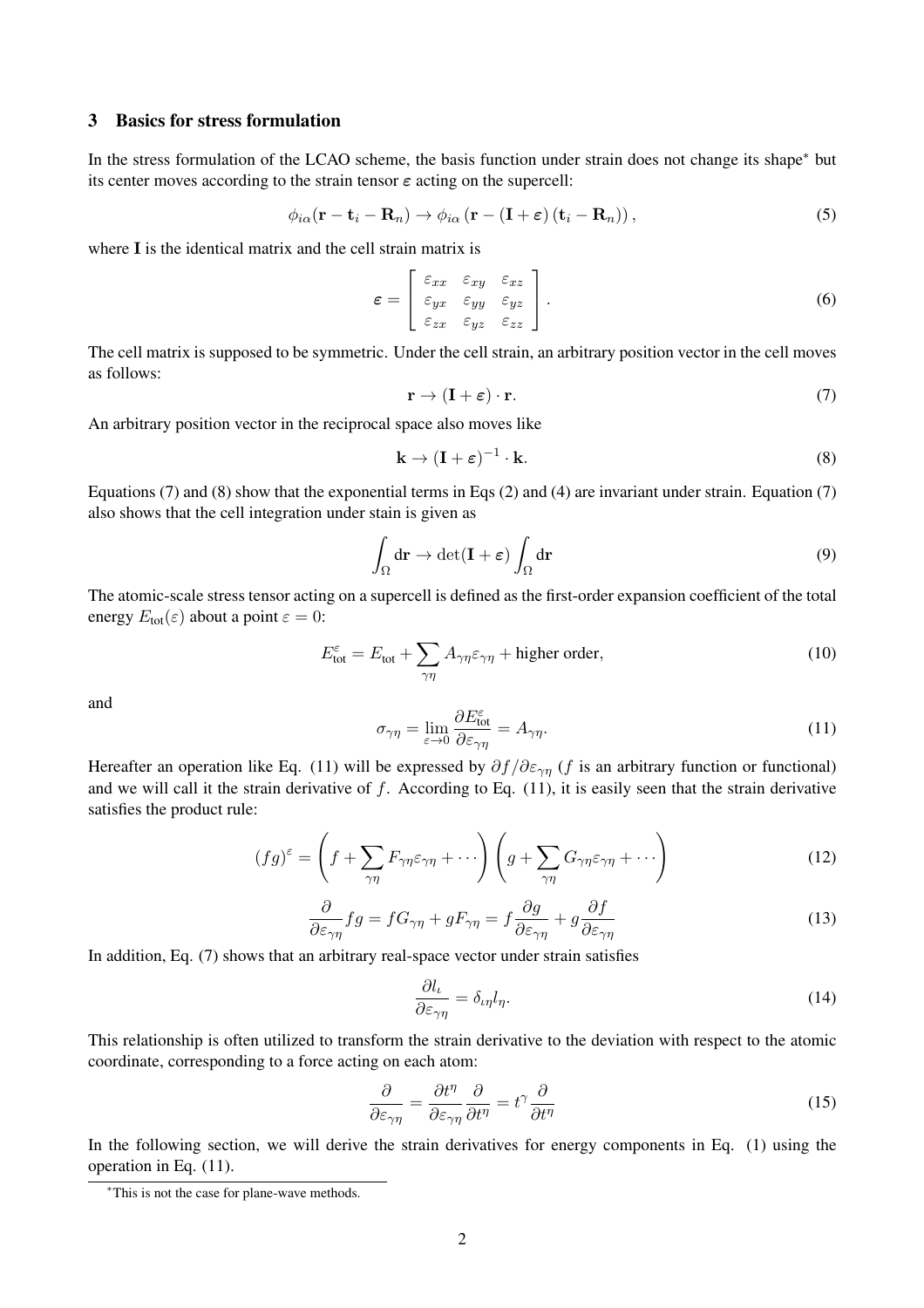# 4 Strain derivative of each energy components

# 4.1 Kinetic energy component

The kinetic energy term is

$$
E_{\rm kin} = \sum_{\sigma} \sum_{n} \sum_{i\alpha, j\beta} \rho_{\sigma, i\alpha, j\beta}^{(\mathbf{R}_{n})} \left\langle \phi_{i\alpha}(\mathbf{r} - \mathbf{t}_{i}) \left| \hat{T} \right| \phi_{j\beta}(\mathbf{r} - \mathbf{t}_{i} - \mathbf{R}_{n}) \right\rangle.
$$
 (16)

Then the strain derivative of the kinetic term is derived as

$$
\frac{\partial E_{\text{kin}}}{\partial \varepsilon_{\gamma \eta}} = \frac{\partial}{\partial \varepsilon_{\gamma \eta}} \left( \sum_{\sigma} \sum_{n}^{N} \sum_{i \alpha, j \beta} \rho_{\sigma, i \alpha, j \beta}^{(\mathbf{R}_{n})} \left\langle \phi_{i \alpha} (\mathbf{r} - \mathbf{t}_{i}) \left| \hat{T} \right| \phi_{j \beta} (\mathbf{r} - \mathbf{t}_{i} - \mathbf{R}_{n}) \right\rangle \right) \n= \sum_{\sigma}^{N} \sum_{i \alpha, j \beta} \frac{\partial \rho_{\sigma, i \alpha, j \beta}^{(\mathbf{R}_{n})}}{\partial \varepsilon_{\gamma \eta}} \left\langle \phi_{i \alpha} (\mathbf{r} - \mathbf{t}_{i}) \left| \hat{T} \right| \phi_{j \beta} (\mathbf{r} - \mathbf{t}_{i} - \mathbf{R}_{n}) \right\rangle \n+ \sum_{\sigma}^{N} \sum_{n} \sum_{i \alpha, j \beta} \rho_{\sigma, i \alpha, j \beta}^{(\mathbf{R}_{n})} \frac{\partial}{\partial \varepsilon_{\gamma \eta}} \left\langle \phi_{i \alpha} (\mathbf{r} - \mathbf{t}_{i}) \left| \hat{T} \right| \phi_{j \beta} (\mathbf{r} - \mathbf{t}_{i} - \mathbf{R}_{n}) \right\rangle.
$$
\n(17)

The above expression involves the strain derivative of the electron density matrix. In the following subsections, similar terms to this will be seen in the strain derivative for each energy component. They will be treated at the end of this section and summed up to a term called overlap stress. About the terms in the third line, using the following coordinate transformation  $\mathbf{r} - \mathbf{t}_j - \mathbf{R}_n \to \mathbf{r}$ , we have

$$
\left\langle \phi_{i\alpha}(\mathbf{r} - \mathbf{t}_i) \left| \hat{T} \right| \phi_{j\beta}(\mathbf{r} - \mathbf{t}_i - \mathbf{R}_n) \right\rangle \n\rightarrow \left\langle \phi_{i\alpha}(\mathbf{r}) \left| \hat{T} \right| \phi_{j\beta}(\mathbf{r} + \mathbf{t}_i - \mathbf{t}_j - \mathbf{R}_n) \right\rangle \n= \left\langle \phi_{i\alpha}(\mathbf{r}) \left| \hat{T} \right| \phi_{j\beta}(\mathbf{r} - \mathbf{t}_{ji,n}) \right\rangle,
$$
\n(18)

where only  $t_{ji,n}$  is affected by the cell strain:

$$
\mathbf{t}_{ji,n} \to (\mathbf{I} + \varepsilon) \cdot \mathbf{t}_{ji,n}.\tag{19}
$$

Using the chain rule shown in Eq. (15), we can transform the strain derivative to the derivative with respect to the atomic position:  $\overline{a}$ l, l, E

$$
\frac{\partial}{\partial \varepsilon_{\gamma\eta}} \left\langle \phi_{i\alpha}(\mathbf{r}) \left| \hat{T} \right| \phi_{j\beta}(\mathbf{r} - \mathbf{t}_{ji,n}) \right\rangle \n= \left( \frac{\partial}{\partial t_{ji,n}^{\gamma}} \left\langle \phi_{i\alpha}(\mathbf{r}) \left| \hat{T} \right| \phi_{j\beta}(\mathbf{r} - \mathbf{t}_{ji,n}) \right\rangle \right) t_{ji,n}^{\eta}.
$$
\n(20)

After the coordinate transformation,

$$
\frac{\partial}{\partial \varepsilon_{\gamma \eta}} \left\langle \phi_{i\alpha}(\mathbf{r}) \left| \hat{T} \right| \phi_{j\beta}(\mathbf{r} - \mathbf{t}_{ji,n}) \right\rangle \n= \left( \frac{\partial}{\partial t_{ji,n}^{\gamma}} \left\langle \phi_{i\alpha}(\mathbf{r}) \left| \hat{T} \right| \phi_{j\beta}(\mathbf{r} - \mathbf{t}_{j} - \mathbf{R}_{n}) \right\rangle \right) t_{ij,n}^{\eta}.
$$
\n(21)

Inserting Eq. (21) to Eq. (17), we can obtain the strain derivative of the kinetic energy term.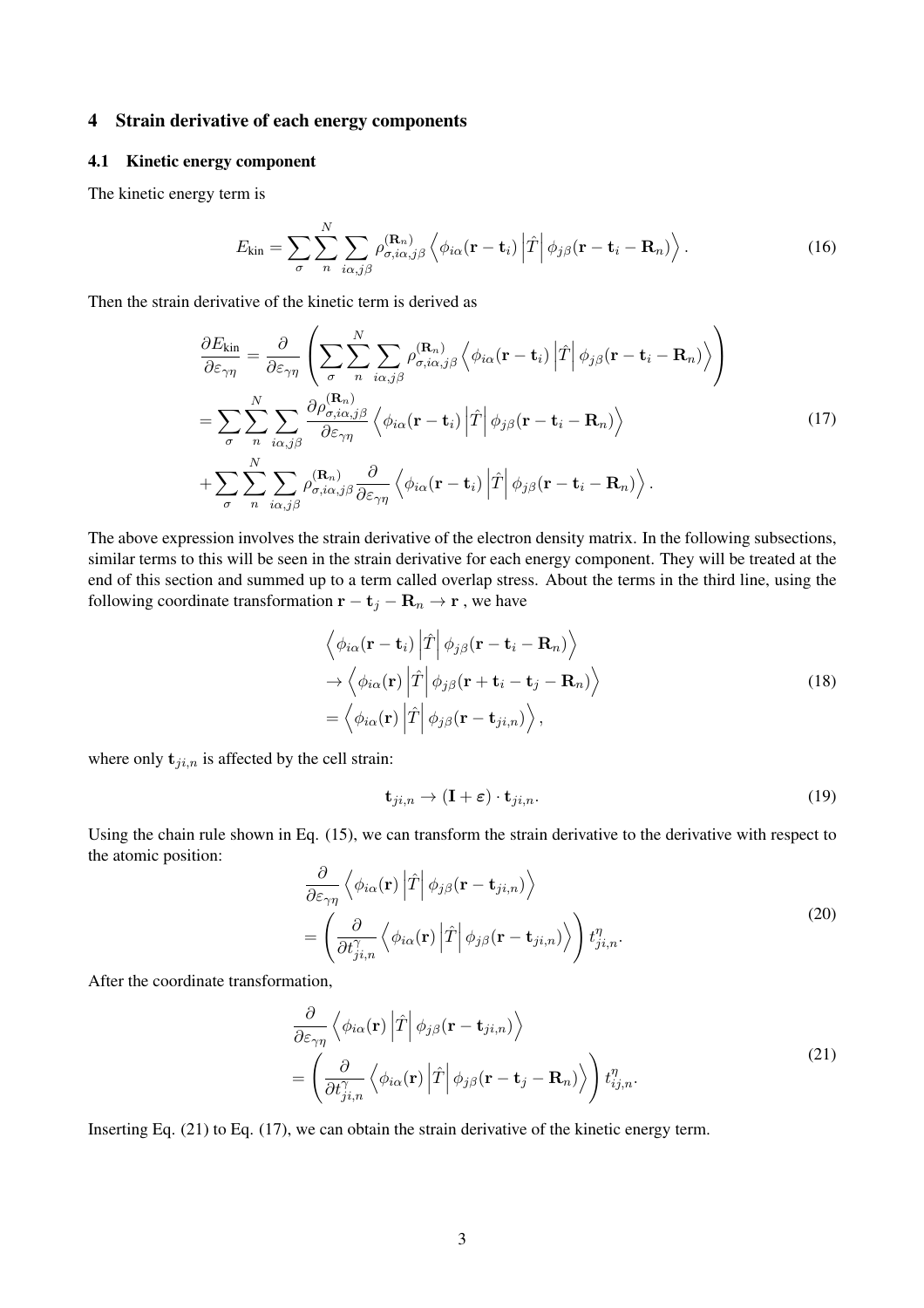# 4.2 Energy component for  $E_{na}$

 $E_{\text{na}}$  is a part of the electrostatic energy:

$$
E_{\text{na}} = \int_{\Omega} n(\mathbf{r}) \sum_{I} V_{\text{na},I}(\mathbf{r} - \mathbf{t}_{I}) d\mathbf{r}
$$
  
= 
$$
\sum_{\sigma} \sum_{n} \sum_{i\alpha,j\beta} \rho_{\sigma,i\alpha,j\beta}^{(\mathbf{R}_{n})} \sum_{I} \langle \phi_{i\alpha}(\mathbf{r} - \mathbf{t}_{I}) | V_{na,I}(\mathbf{r} - \mathbf{t}_{I}) | \phi_{j\beta}(\mathbf{r} - \mathbf{t}_{i} - \mathbf{R}_{n}) \rangle,
$$
 (22)

where the potential  $V_{\text{na},I}$  is the sum of the local pseudopotential  $V_{\text{core},I}$  of atom I and the potential  $V_I^{(a)}$  $I_I^{\text{(a)}}(\mathbf{r}-\mathbf{t}_I)$ coming from the atomic electron density  $\rho_I^{(a)}$  $I_I^{(a)}(\mathbf{r} - \mathbf{t}_I)$ . Its strain derivative is

$$
\frac{\partial E_{\text{na}}}{\partial \varepsilon_{\gamma \eta}} = \sum_{\sigma} \sum_{n} \sum_{i\alpha, j\beta} \frac{\partial \rho_{\sigma, i\alpha, j\beta}^{(\mathbf{R}_{n})}}{\partial \varepsilon_{\gamma \eta}} \sum_{I} \left\langle \phi_{i\alpha}(\mathbf{r} - \mathbf{t}_{I}) | V_{na, I}(\mathbf{r} - \mathbf{t}_{I}) | \phi_{j\beta}(\mathbf{r} - \mathbf{t}_{i} - \mathbf{R}_{n}) \right\rangle + \sum_{\sigma} \sum_{n} \sum_{i\alpha, j\beta} \rho_{\sigma, i\alpha, j\beta}^{(\mathbf{R}_{n})} \frac{\partial}{\partial \varepsilon_{\gamma \eta}} \sum_{I} \left\langle \phi_{i\alpha}(\mathbf{r} - \mathbf{t}_{I}) | V_{na, I}(\mathbf{r} - \mathbf{t}_{I}) | \phi_{j\beta}(\mathbf{r} - \mathbf{t}_{i} - \mathbf{R}_{n}) \right\rangle.
$$
\n(23)

As already explained, the term including the strain derivative of the electron density matrix is included in the overlap stress. The second term in the right hand side of Eq. (23) can be expanded using a projector expansion:

$$
\frac{\partial}{\partial \varepsilon_{\gamma \eta}} \sum_{I} \langle \phi_{i\alpha}(\mathbf{r} - \mathbf{t}_{I}) | V_{na,I}(\mathbf{r} - \mathbf{t}_{I}) | \phi_{j\beta}(\mathbf{r} - \mathbf{t}_{i} - \mathbf{R}_{n}) \rangle \n= \frac{\partial}{\partial \varepsilon_{\gamma \eta}} \sum_{I} \sum_{lm}^{L_{\text{max}}} \sum_{\zeta}^{N_{\text{rad}}} \langle \phi_{i\alpha}(\mathbf{r} - \mathbf{t}_{I}) | V_{na,I} \bar{R}_{l\zeta} Y_{lm} \rangle \frac{1}{c_{l\zeta}} \langle V_{na,I} \bar{R}_{l\zeta} Y_{lm} | \phi_{j\beta}(\mathbf{r} - \mathbf{t}_{i} - \mathbf{R}_{n}) \rangle.
$$
\n(24)

Contracting the indexes  $(lm\zeta)$  to a single index  $\lambda$  and using  $\langle$  $\phi_{i\alpha}({\bf r}-{\bf t}_I-{\bf R}_n)$  $|V_{na,I}\bar{R}_{l\zeta}Y_{lm}\rangle=S_{i\alpha n,I\lambda}$ , we have  $\overline{\phantom{a}}$ 

$$
\frac{\partial}{\partial \varepsilon_{\gamma\eta}} \sum_{I} \langle \phi_{i\alpha} (\mathbf{r} - \mathbf{t}_{I}) | V_{na,I} (\mathbf{r} - \mathbf{t}_{I}) | \phi_{j\beta} (\mathbf{r} - \mathbf{t}_{i} - \mathbf{R}_{n}) \rangle \n= \frac{\partial}{\partial \varepsilon_{\gamma\eta}} \sum_{I\lambda} S_{i\alpha 0,I\lambda} \frac{1}{c_{l\zeta}} S_{j\beta n,I\lambda} \n= \sum_{I\lambda} \frac{1}{c_{l\zeta}} \left( \frac{\partial S_{i\alpha 0,I\lambda}}{\partial \varepsilon_{\gamma\eta}} S_{j\beta n,I\lambda} + S_{i\alpha 0,I\lambda} \frac{\partial S_{j\beta n,I\lambda}}{\partial \varepsilon_{\gamma\eta}} \right) \n= \sum_{I\lambda} \frac{1}{c_{l\zeta}} \left( \frac{\partial S_{i\alpha 0,I\lambda}}{\partial \tau_{iI}^{\gamma}} \tau_{iI}^{\eta} S_{j\beta n,I\lambda} + S_{i\alpha 0,I\lambda} \frac{\partial S_{j\beta n,I\lambda}}{\partial \tau_{jI,n}^{\gamma}} \tau_{jI,n}^{\eta} \right)
$$
\n(25)

In Eq. (25), we employed the chain rule as in Eq. (20). After some modification,

$$
\sum_{I\lambda} \frac{1}{c_{l\zeta}} \left( \frac{\partial S_{i\alpha 0,I\lambda}}{\partial \tau_{iI}^{\gamma}} \tau_{iI}^{\eta} S_{j\beta n,I\lambda} + S_{i\alpha 0,I\lambda} \frac{\partial S_{j\beta n,I\lambda}}{\partial \tau_{jI,n}^{\gamma}} \tau_{jI,n}^{\eta} \right) \n= \sum_{I\lambda} \frac{1}{c_{l\zeta}} \left( \frac{\partial S_{i\alpha 0,I\lambda}}{\partial \tau_{i}^{\gamma}} \tau_{iI}^{\eta} S_{j\beta n,I\lambda} + S_{i\alpha 0,I\lambda} \frac{\partial S_{j\beta n,I\lambda}}{\partial \tau_{j,n}^{\gamma}} \tau_{jI,n}^{\eta} \right).
$$
\n(26)

Inserting Eq. (26) to Eq. (23), we can obtain the strain derivative of  $E_{na}$ .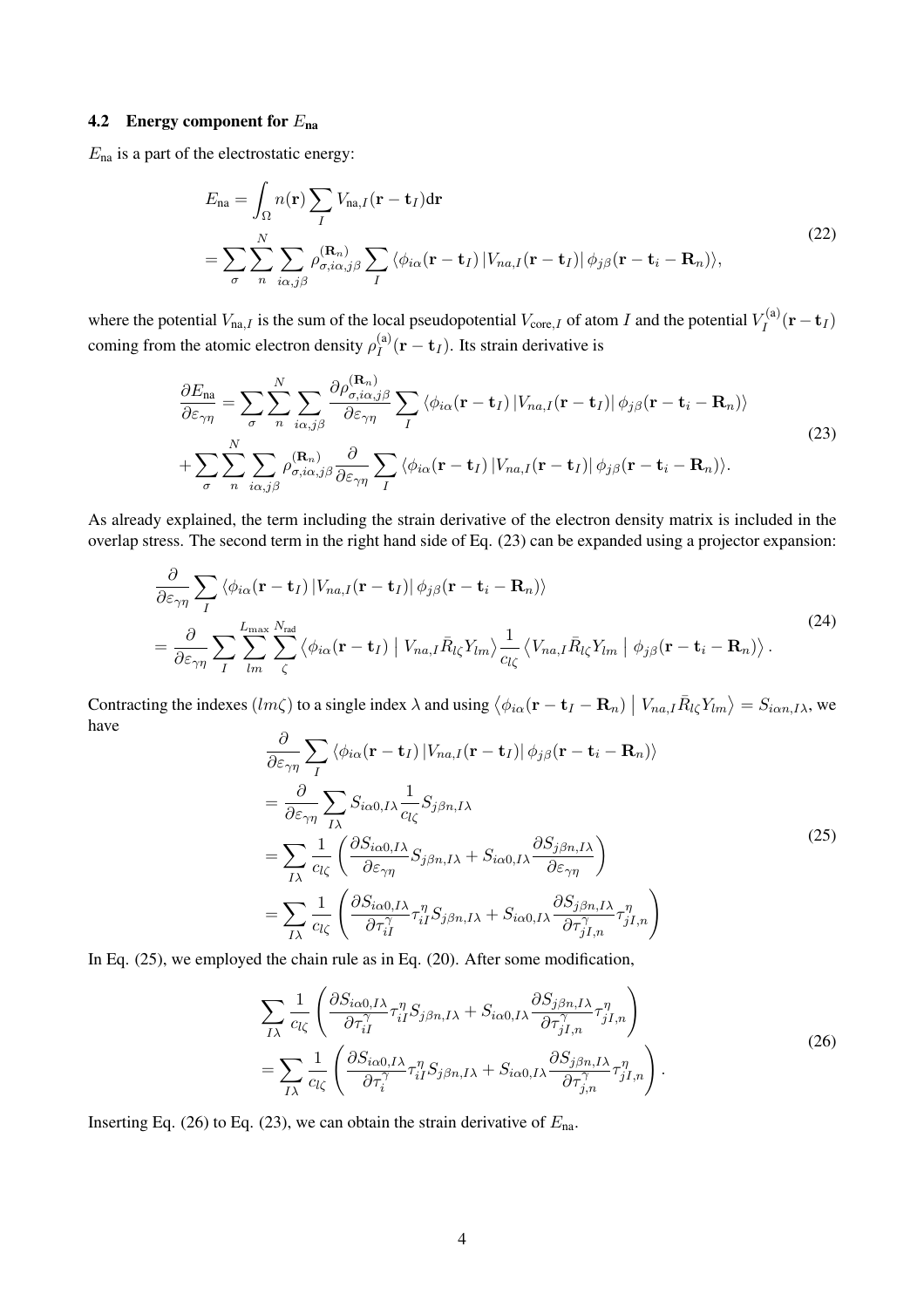#### 4.3 Non-local pseudopotential energy component

The nonlocal pseudopotential energy based on the norm-conserving pseudopotential technique is

$$
E_{\rm ec}^{(\rm NL)} = \sum_{\sigma} \sum_{n}^{N} \sum_{i\alpha, j\beta} \rho_{\sigma, i\alpha, j\beta}^{(\mathbf{R}_n)} \sum_{I} \left\langle \phi_{i\alpha}(\mathbf{r} - \mathbf{t}_i) \left| \hat{V}_{\rm NL, I}(\mathbf{r} - \mathbf{t}_I) \right| \phi_{j\beta}(\mathbf{r} - \mathbf{t}_j - \mathbf{R}_n) \right\rangle. \tag{27}
$$

The strain derivative of this energy component can be obtained in a similar procedure taken in that of  $E_{\text{na}}$ .

$$
\frac{\partial E_{\text{ec}}^{(\text{NL})}}{\partial \varepsilon_{\gamma\eta}} = \sum_{\sigma} \sum_{n} \sum_{i\alpha,j\beta} \frac{\partial \rho_{\sigma,i\alpha,j\beta}^{(\mathbf{R}_{n})}}{\partial \varepsilon_{\gamma\eta}} \sum_{I} \left\langle \phi_{i\alpha}(\mathbf{r} - \mathbf{t}_{i}) \left| \hat{V}_{\text{NL},I}(\mathbf{r} - \mathbf{t}_{I}) \right| \phi_{j\beta}(\mathbf{r} - \mathbf{t}_{j} - \mathbf{R}_{n}) \right\rangle
$$
\n
$$
+ \sum_{\sigma} \sum_{n} \sum_{i\alpha,j\beta} \rho_{\sigma,i\alpha,j\beta}^{(\mathbf{R}_{n})} \frac{\partial}{\partial \varepsilon_{\gamma\eta}} \sum_{I} \left\langle \phi_{i\alpha}(\mathbf{r} - \mathbf{t}_{i}) \left| \hat{V}_{\text{NL},I}(\mathbf{r} - \mathbf{t}_{I}) \right| \phi_{j\beta}(\mathbf{r} - \mathbf{t}_{j} - \mathbf{R}_{n}) \right\rangle
$$
\n(28)

The Kleinman-Bylander separated form is used to express the second term in the righthand side:

$$
\frac{\partial}{\partial \varepsilon_{\gamma\eta}} \sum_{I} \left\langle \phi_{i\alpha}(\mathbf{r} - \mathbf{t}_{i}) \left| \hat{V}_{\text{NL},I}(\mathbf{r} - \mathbf{t}_{I}) \right| \phi_{j\beta}(\mathbf{r} - \mathbf{t}_{j} - \mathbf{R}_{n}) \right\rangle
$$
\n
$$
= \frac{\partial}{\partial \varepsilon_{\gamma\eta}} \sum_{II} \left\langle \phi_{i\alpha}(\mathbf{r} - \mathbf{t}_{i}) \left| \varphi_{II} \right\rangle v_{\text{KB},II} \left\langle \varphi_{II} \left| \phi_{j\beta}(\mathbf{r} - \mathbf{t}_{j} - \mathbf{R}_{n}) \right\rangle \right\rangle
$$
\n(29)

Since this expression has a similar form to Eq. (24), its strain derivative can be obtained as done in Subsection 4.2. Using  $\langle \phi_{i\alpha}(\mathbf{r} - \mathbf{t}_i - \mathbf{R}_n) | \phi_{II} \rangle = S_{i\alpha,II}$ , we have

$$
\frac{\partial}{\partial \varepsilon_{\gamma\eta}} \sum_{Il} \langle \phi_{i\alpha}(\mathbf{r} - \mathbf{t}_{i}) | \varphi_{Il} \rangle v_{KB, Il} \langle \varphi_{Il} | \phi_{j\beta}(\mathbf{r} - \mathbf{t}_{j} - \mathbf{R}_{n}) \rangle \n= \frac{\partial}{\partial \varepsilon_{\gamma\eta}} \sum_{Il} v_{KB, Il} S_{i\alpha 0, Il} S_{j\beta n, Il} \n= \frac{\partial}{\partial \varepsilon_{\gamma\eta}} \sum_{Il} v_{KB, Il} \left( \frac{\partial S_{i\alpha 0, Il}}{\partial \varepsilon_{\gamma\eta}} S_{j\beta n, Il} + S_{i\alpha 0, Il} \frac{\partial S_{j\beta n, Il}}{\partial \varepsilon_{\gamma\eta}} \right) \n= \sum_{Il} v_{KB, Il} \left( \frac{\partial S_{i\alpha 0, Il}}{\partial t_{il}^{\gamma}} t_{il}^{n} S_{j\beta n, Il} + S_{i\alpha 0, Il} \frac{\partial S_{j\beta n, Il}}{\partial t_{jl,n}^{\gamma}} t_{jl,n}^{n} \right).
$$
\n(30)

Some simple modification on the derivative with respect to the atomic coordinate leads to

$$
\sum_{II} v_{KB,II} \left( \frac{\partial S_{i\alpha 0,II}}{\partial t_{iI}^{\gamma}} t_{iI}^{\eta} S_{j\beta n,II} + S_{i\alpha 0,II} \frac{\partial S_{j\beta n,II}}{\partial t_{jI,n}^{\gamma}} t_{jI,n}^{\eta} \right) \n= \sum_{II} v_{KB,II} \left( \frac{\partial S_{i\alpha 0,II}}{\partial t_{i}^{\gamma}} t_{iI}^{\eta} S_{j\beta n,II} + S_{i\alpha 0,II} \frac{\partial S_{j\beta n,II}}{\partial t_{j,n}^{\gamma}} t_{jI,n}^{\eta} \right).
$$
\n(31)

Inserting Eq. (31) to Eq. (28), we can obtain the strain derivative of  $E_{\text{ec}}^{(\text{NL})}$ .

#### 4.4 Electrostatic energy component

The electron-electron Coulomb energy is

$$
E_{\delta \text{ee}} = \frac{1}{2} \int_{\Omega} \delta n(\mathbf{r}) \delta V_{\text{H}} \text{d}\mathbf{r}.
$$
 (32)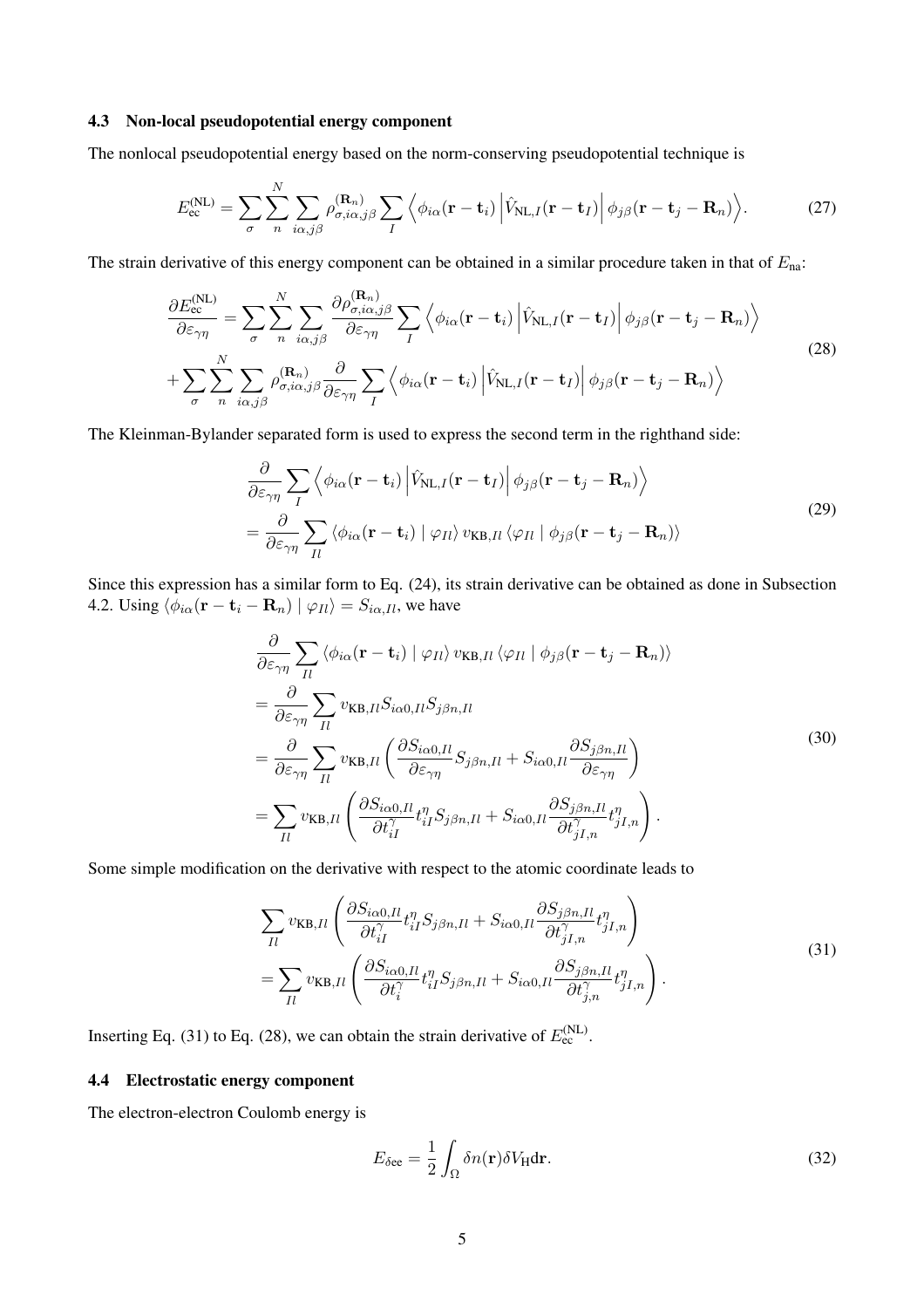This energy component represents the electrostatic interaction between difference charge  $\delta n$  given by

$$
\delta n(\mathbf{r}) = n(\mathbf{r}) - \sum_{I} n_I^{(a)}(\mathbf{r} - \mathbf{t}_I),
$$
\n(33)

where  $n_I^{(a)}$  $I_I^{(a)}$  is an atomic charge density evaluated by a confinement atomic calculations associated with the site i.  $\delta V_H$  is the electrostatic potential coming from  $\delta n$ . Considering Eq. (13), we have the following strain derivative of this electrostatic energy:

$$
\frac{\partial E_{\delta \text{ee}}}{\partial \varepsilon_{\gamma \eta}} = \delta_{\gamma \eta} \int_{\Omega} \delta n(\mathbf{r}) \delta V_{\text{H}} d\mathbf{r} + \frac{1}{2} \int_{\Omega} \frac{\partial \delta n(\mathbf{r})}{\partial \varepsilon_{\gamma \eta}} \delta V_{\text{H}} d\mathbf{r} + \frac{1}{2} \int_{\Omega} \delta n(\mathbf{r}) \frac{\partial \delta V_{\text{H}}}{\partial \varepsilon_{\gamma \eta}} d\mathbf{r}
$$
(34)

Note that the first term of the right-hand side is a strain derivative of the volume term shown in Eq. (9). Here, we expand the second term:

$$
\frac{1}{2} \int_{\Omega} \frac{\partial \delta n(\mathbf{r})}{\partial \varepsilon_{\gamma \eta}} \delta V_{H} d\mathbf{r} = \frac{1}{2} \int_{\Omega} \delta V_{H} \frac{\partial}{\partial \varepsilon_{\gamma \eta}} \left( n(\mathbf{r}) - \sum_{I} n_{I}^{(a)}(\mathbf{r} - \mathbf{t}_{I}) \right) d\mathbf{r}
$$
\n
$$
= \frac{1}{2} \int_{\Omega} \delta V_{H} \left( \frac{\partial n(\mathbf{r})}{\partial \varepsilon_{\gamma \eta}} - \sum_{I} \frac{\partial}{\partial \varepsilon_{\gamma \eta}} n_{I}^{(a)}(\mathbf{r} - \mathbf{t}_{I}) \right) d\mathbf{r}
$$
\n
$$
= \frac{1}{2} \int_{\Omega} \delta V_{H} \left( \frac{\partial n(\mathbf{r})}{\partial \varepsilon_{\gamma \eta}} - \sum_{I} \nabla_{\gamma} n_{I}^{(a)}(\mathbf{r} - \mathbf{t}_{I})(r^{\eta} - t_{I}^{\eta}) \right) d\mathbf{r}, \tag{35}
$$

where we used the following equation,

$$
\partial n_I^{(\rm a)}(\mathbf{r} - \mathbf{t}_I) / \partial \varepsilon_{\gamma \eta} = \nabla_\gamma n_I^{(\rm a)}(\mathbf{r} - \mathbf{t}_I)(r^\eta - t_I^\eta). \tag{36}
$$

In Eq. (35), we need the strain derivative of the electron density:

$$
\frac{\partial n(\mathbf{r})}{\partial \varepsilon_{\gamma\eta}} = \frac{\partial}{\partial \varepsilon_{\gamma\eta}} \sum_{\sigma} \sum_{n} \sum_{i\alpha,j\beta} \rho_{\sigma,i\alpha,j\beta}^{(\mathbf{R}_{n})} \phi_{i\alpha}(\mathbf{r} - \mathbf{t}_{i}) \phi_{j\beta}(\mathbf{r} - \mathbf{t}_{i} - \mathbf{R}_{n})
$$
\n
$$
= \sum_{\sigma} \sum_{n} \sum_{i\alpha,j\beta} \left( \frac{\partial \rho_{\sigma,i\alpha,j\beta}^{(\mathbf{R}_{n})}}{\partial \varepsilon_{\gamma\eta}} \phi_{i\alpha}(\mathbf{r} - \mathbf{t}_{i}) \phi_{j\beta}(\mathbf{r} - \mathbf{t}_{i} - \mathbf{R}_{n}) \right. \\
\left. + \rho_{\sigma,i\alpha,j\beta}^{(\mathbf{R}_{n})} \frac{\partial \phi_{i\alpha}(\mathbf{r} - \mathbf{t}_{i})}{\partial \varepsilon_{\gamma\eta}} \phi_{j\beta}(\mathbf{r} - \mathbf{t}_{i} - \mathbf{R}_{n}) \right. \\
\left. + \rho_{\sigma,i\alpha,j\beta}^{(\mathbf{R}_{n})} \phi_{i\alpha}(\mathbf{r} - \mathbf{t}_{i}) \frac{\partial \phi_{j\beta}(\mathbf{r} - \mathbf{t}_{i} - \mathbf{R}_{n})}{\partial \varepsilon_{\gamma\eta}} \right)
$$
\n(37)

The strain derivatives of the PAO are

$$
\frac{\partial \phi_{i\alpha}(\mathbf{r} - \mathbf{t}_i)}{\partial \varepsilon_{\gamma \eta}} = \nabla_{\gamma} \phi_{i\alpha}(\mathbf{r} - \mathbf{t}_i)(r^{\eta} - t_i^{\eta}), \tag{38}
$$

and

$$
\frac{\partial \phi_{j\beta}(\mathbf{r} - \mathbf{t}_j - \mathbf{R}_n)}{\partial \varepsilon_{\gamma \eta}} = \nabla_{\gamma} \phi_{j\beta}(\mathbf{r} - \mathbf{t}_j - \mathbf{R}_n)(r^{\eta} - t_j^{\eta} - R_n^{\eta}).
$$
\n(39)

Substituting Eqs. (38) and (39) for Eq. (37), we have

$$
\frac{\partial n(\mathbf{r})}{\partial \varepsilon_{\gamma \eta}} = \sum_{\sigma} \sum_{n} \sum_{i\alpha, j\beta} \left( \frac{\partial \rho_{\sigma,i\alpha,j\beta}^{(\mathbf{R}_{n})}}{\partial \varepsilon_{\gamma \eta}} \phi_{i\alpha} (\mathbf{r} - \mathbf{t}_{i}) \phi_{j\beta} (\mathbf{r} - \mathbf{t}_{i} - \mathbf{R}_{n}) \right. \n+ \rho_{\sigma,i\alpha,j\beta}^{(\mathbf{R}_{n})} \nabla_{\gamma} \phi_{i\alpha} (\mathbf{r} - \mathbf{t}_{i}) (r^{\eta} - t_{i}^{\eta}) \phi_{j\beta} (\mathbf{r} - \mathbf{t}_{i} - \mathbf{R}_{n}) \n+ \rho_{\sigma,i\alpha,j\beta}^{(\mathbf{R}_{n})} \phi_{i\alpha} (\mathbf{r} - \mathbf{t}_{i}) \nabla_{\gamma} \phi_{j\beta} (\mathbf{r} - \mathbf{t}_{j} - \mathbf{R}_{n}) (r^{\eta} - t_{j}^{\eta} - R_{n}^{\eta}) .
$$
\n(40)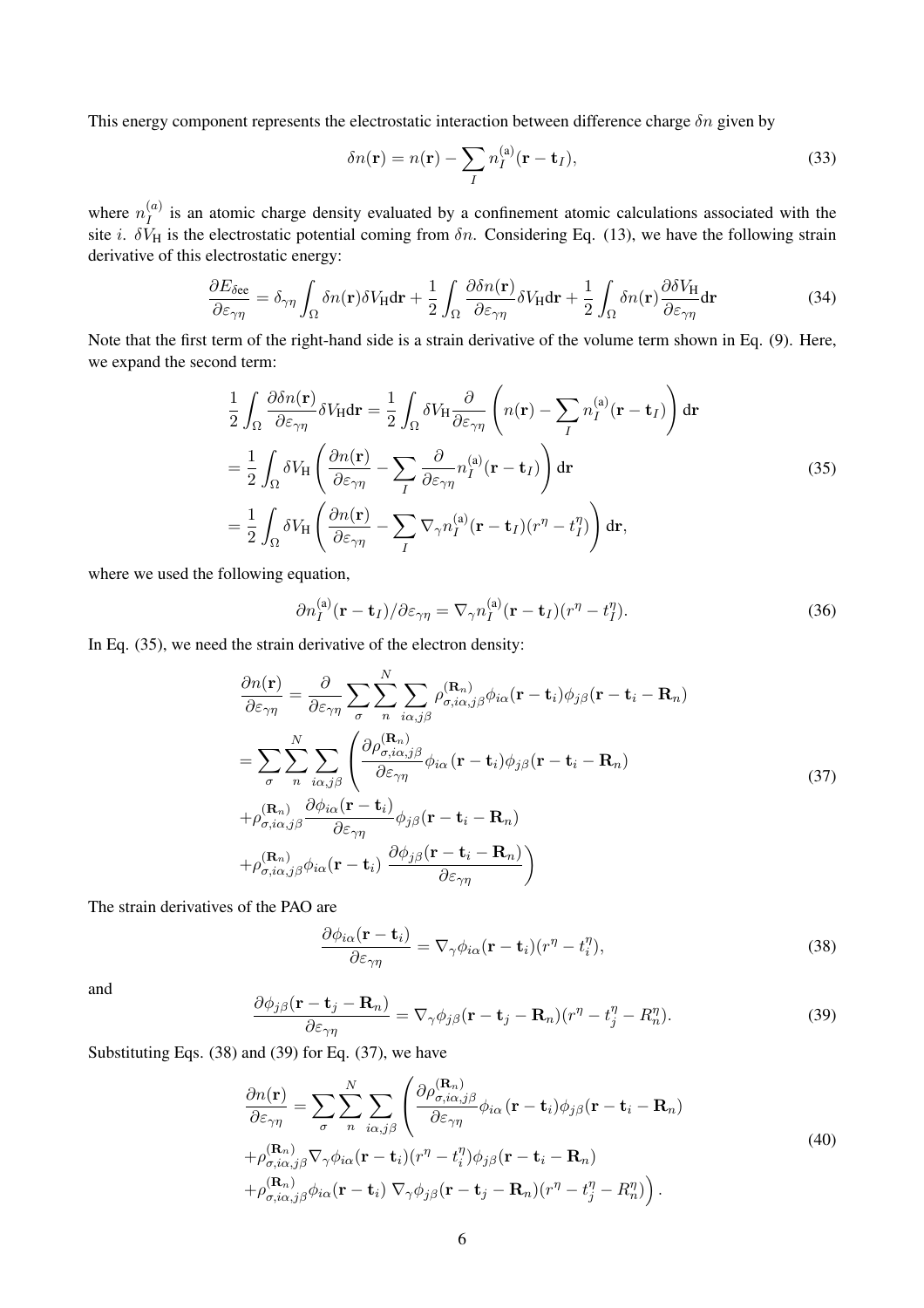Furthermore, substituting Eq. (40) for Eq. (35) , the second term in the right-hand side of Eq. (34) turns to be

$$
\frac{1}{2} \int_{\Omega} \frac{\partial \delta n(\mathbf{r})}{\partial \varepsilon_{\gamma \eta}} \delta V_{\mathbf{H}} d\mathbf{r} = \frac{1}{2} \int_{\Omega} \delta V_{\mathbf{H}} \sum_{\sigma} \sum_{n} \sum_{i\alpha,j\beta} \left[ \frac{\partial \rho_{\sigma,i\alpha,j\beta}^{(\mathbf{R}_{n})}}{\partial \varepsilon_{\gamma \eta}} \phi_{i\alpha}(\mathbf{r} - \mathbf{t}_{i}) \phi_{j\beta}(\mathbf{r} - \mathbf{t}_{i} - \mathbf{R}_{n}) \right. \left. + \rho_{\sigma,i\alpha,j\beta}^{(\mathbf{R}_{n})} \{ \nabla_{\gamma} \phi_{i\alpha}(\mathbf{r} - \mathbf{t}_{i}) (r^{\eta} - t_{i}^{\eta}) \} \phi_{j\beta}(\mathbf{r} - \mathbf{t}_{j} - \mathbf{R}_{n}) \right. \left. + \rho_{\sigma,i\alpha,j\beta}^{(\mathbf{R}_{n})} \phi_{i\alpha}(\mathbf{r} - \mathbf{t}_{i}) \left\{ \nabla_{\gamma} \phi_{j\beta}(\mathbf{r} - \mathbf{t}_{j} - \mathbf{R}_{n}) (r^{\eta} - t_{j}^{\eta} - R_{n}^{\eta}) \right\} \right] d\mathbf{r} \n- \frac{1}{2} \int_{\Omega} \delta V_{\mathbf{H}} \left\{ \sum_{I} \nabla_{\gamma} n_{I}^{(\mathbf{a})}(\mathbf{r} - \mathbf{t}_{I}) (r^{\eta} - t_{I}^{\eta}) \right\} d\mathbf{r}.
$$
\n(41)

We finally consider the third term in the right-hand side Eq.  $(34)$ , which includes the strain derivative of the Hartree potential. To calculate this term, we employ the Fourier expansion of the Hartree potential:

$$
\frac{\partial \delta V_{\mathbf{H}}(\mathbf{r})}{\partial \varepsilon_{\gamma \eta}} = \sum_{\mathbf{G}} \left\{ \frac{4\pi}{|\mathbf{G}|^2} \frac{\partial \delta n(\mathbf{G})}{\partial \varepsilon_{\gamma \eta}} \exp\left(i\mathbf{G} \cdot \mathbf{r}\right) + 4\pi \delta n(\mathbf{G}) \frac{\partial}{\partial \varepsilon_{\gamma \eta}} \frac{1}{|\mathbf{G}|^2} \exp\left(i\mathbf{G} \cdot \mathbf{r}\right) \right\}
$$
\n
$$
= \int_{\Omega} \frac{1}{|\mathbf{r} - \mathbf{r}'|} \frac{\partial \delta n(\mathbf{r}')}{\partial \varepsilon_{\gamma \eta}} d\mathbf{r}' + 8\pi \sum_{\mathbf{G}} \delta n(\mathbf{G}) \frac{G_{\gamma} G_{\eta}}{|\mathbf{G}|^2} \exp\left(i\mathbf{G} \cdot \mathbf{r}\right).
$$
\n(42)

As already mentioned, the exponential term is invariant under strain. To obtain Eq. (42), we used the following expression  $\mathbf{r}$ 

$$
\frac{\partial}{\partial \varepsilon_{\gamma \eta}} \left( \frac{1}{|\mathbf{G}|^2} \right) = \frac{2G_{\gamma} G_{\eta}}{|\mathbf{G}|^4}.
$$
\n(43)

Then, the strain derivative of the electrostatic energy is obtained as follows:

$$
\frac{\partial E_{\delta \text{ee}}}{\partial \varepsilon_{\gamma \eta}} = \delta_{\gamma \eta} \int_{\Omega} \delta n(\mathbf{r}) \delta V_{\text{H}} d\mathbf{r} + \frac{1}{2} \int_{\Omega} \frac{\partial \delta n(\mathbf{r})}{\partial \varepsilon_{\gamma \eta}} \delta V_{\text{H}} d\mathbf{r} \n+ \frac{1}{2} \left\{ \int_{\Omega} \delta n(\mathbf{r}) \int_{\Omega} \frac{1}{|\mathbf{r} - \mathbf{r}'|} \frac{\partial \delta n(\mathbf{r}')}{\partial \varepsilon_{\gamma \eta}} d\mathbf{r}' + 8\pi \sum_{\mathbf{G}} \delta n(\mathbf{G}) \frac{G_{\gamma} G_{\eta}}{|\mathbf{G}|^{2}} \exp(i\mathbf{G} \cdot \mathbf{r}) d\mathbf{r} \right\} \n= \delta_{\gamma \eta} \int_{\Omega} \delta n(\mathbf{r}) \delta V_{\text{H}} d\mathbf{r} + \int_{\Omega} \frac{\partial \delta n(\mathbf{r})}{\partial \varepsilon_{\gamma \eta}} \delta V_{\text{H}} d\mathbf{r} \n+ 4\pi \int_{\Omega} \delta n(\mathbf{r}) \sum_{\mathbf{G}} \delta n(\mathbf{G}) \frac{G_{\gamma} G_{\eta}}{|\mathbf{G}|^{2}} \exp(i\mathbf{G} \cdot \mathbf{r}) d\mathbf{r}.
$$
\n(44)

To obtain the above expression, we used the following relationship:

$$
\int_{\Omega} \delta n(\mathbf{r}) \int_{\Omega} \frac{1}{|\mathbf{r} - \mathbf{r}'|} \frac{\partial \delta n(\mathbf{r}')}{\partial \varepsilon_{\gamma \eta}} d\mathbf{r}' d\mathbf{r} = \int_{\Omega} \frac{\partial \delta n(\mathbf{r}')}{\partial \varepsilon_{\gamma \eta}} \int_{\Omega} \frac{\delta n(\mathbf{r}')}{|\mathbf{r} - \mathbf{r}'|} d\mathbf{r}' d\mathbf{r}
$$
\n
$$
= \int_{\Omega} \frac{\partial \delta n(\mathbf{r})}{\partial \varepsilon_{\gamma \eta}} \delta V_{\text{H}} d\mathbf{r}.
$$
\n(45)

# 4.5 Exchange correlation energy component

Here we consider the GGA exchange correlation energy given by

$$
E_{\rm XC}^{\rm GGA} = \int_{\Omega} f_{\rm XC}(n_{\uparrow}, n_{\downarrow}, n_{\rm pec}, \nabla n_{\uparrow}, \nabla n_{\downarrow}, \nabla n_{\rm pec}) \mathrm{d} \mathbf{r},\tag{46}
$$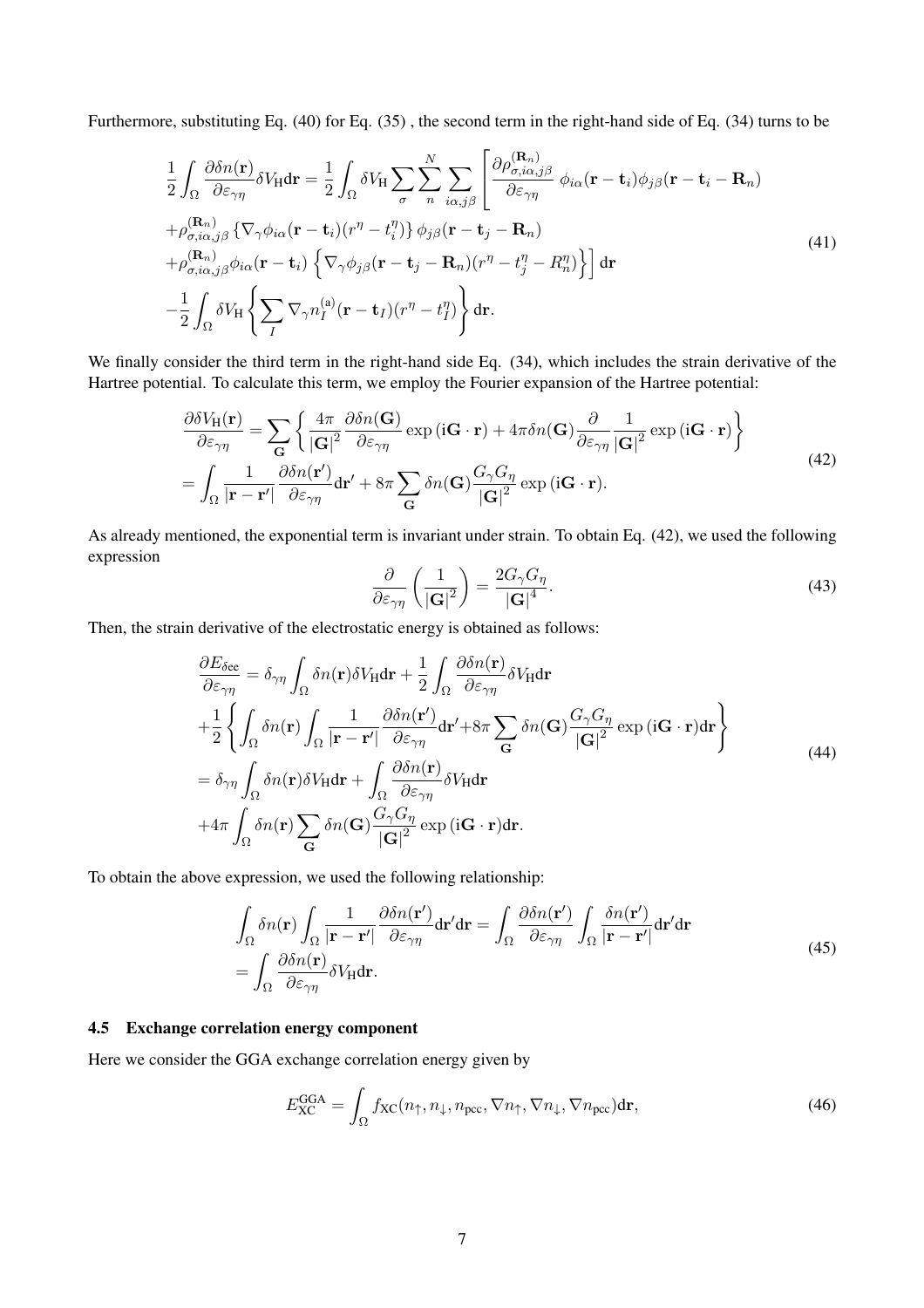where  $n_{\text{pcc}}$  is a charge density used for a partial core correction (PCC). Note that the strain derivaive of the LDA energy appears as a part of that of GGA, which is

$$
\frac{\partial E_{\text{XC}}^{\text{GGA}}}{\partial \varepsilon_{\gamma \eta}} = \frac{\partial}{\partial \varepsilon_{\gamma \eta}} \int_{\Omega} f_{\text{XC}}(n_{\uparrow}, n_{\downarrow}, n_{\text{pcc}}, \nabla n_{\uparrow}, \nabla n_{\downarrow}, \nabla n_{\text{pcc}}) \text{d}\mathbf{r}
$$
\n
$$
= \delta_{\gamma \eta} E_{\text{XC}}^{\text{GGA}} + \int_{\Omega} \left\{ \sum_{\sigma} \left( \frac{\partial f_{\text{XC}}}{\partial n_{\sigma}} \frac{\partial n_{\sigma}}{\partial \varepsilon_{\gamma \eta}} + \frac{\partial f_{\text{XC}}}{\partial |\nabla n_{\sigma}|} \frac{\nabla n_{\sigma}}{|\nabla n_{\sigma}|} \cdot \frac{\partial \nabla n_{\sigma}}{\partial \varepsilon_{\gamma \eta}} \right) \right\}
$$
\n
$$
+ \frac{\partial f_{\text{XC}}}{\partial n_{\text{pcc}}} \frac{\partial n_{\text{pcc}}}{\partial \varepsilon_{\gamma \eta}} + \frac{\partial f_{\text{XC}}}{\partial |\nabla n_{\text{pcc}}|} \frac{\nabla n_{\text{pcc}}}{|\nabla n_{\text{pcc}}|} \cdot \frac{\partial \nabla n_{\text{pcc}}}{\partial \varepsilon_{\gamma \eta}} \right\} \text{d}\mathbf{r}.
$$
\n(47)

The above equation is derived by using the expression,  $\partial |\nabla n| / \partial \nabla n = \nabla n / |\nabla n| / \partial \varepsilon_{\gamma n}$ . The strain derivative of the LDA energy will be obtained if the terms including the gradient of charges are removed from Eq. (47). The strain derivative of the valence electron density of spin  $\sigma$  has been already shown in Eq. (37). Since  $n_{\text{pcc}}$  is a localized function whose center locates at an atomic core position, the strain derivative of  $n_{\text{pcc}}$ can be calculated as in Eq. (36):

$$
\partial n_{\rm pec}(\mathbf{r} - \mathbf{t}_I) / \partial \varepsilon_{\gamma \eta} = \nabla_{\gamma} n_{\rm pec}(\mathbf{r} - \mathbf{t}_I) (r^{\eta} - t_I^{\eta}) \tag{48}
$$

The gradient of  $n_{\sigma}$  in the LCAO formulation is

$$
\nabla n_{\sigma} = \nabla \sum_{n}^{N} \sum_{i\alpha,j\beta} \rho_{\sigma,i\alpha,j\beta}^{(\mathbf{R}_{n})} \phi_{i\alpha}(\mathbf{r} - \mathbf{t}_{i}) \phi_{j\beta}(\mathbf{r} - \mathbf{t}_{i} - \mathbf{R}_{n})
$$
\n
$$
= \sum_{n}^{N} \sum_{i\alpha,j\beta} \rho_{\sigma,i\alpha,j\beta}^{(\mathbf{R}_{n})} (\nabla \phi_{i\alpha}(\mathbf{r} - \mathbf{t}_{i}) \phi_{j\beta}(\mathbf{r} - \mathbf{t}_{i} - \mathbf{R}_{n}) + \phi_{i\alpha}(\mathbf{r} - \mathbf{t}_{i}) \nabla \phi_{j\beta}(\mathbf{r} - \mathbf{t}_{i} - \mathbf{R}_{n}))
$$
\n(49)

In Eq. (47), the strain derivative of the gradient of electron density,  $\nabla n$ , appears. First we consider the expansion of  $\nabla n$  with respect to strain  $\varepsilon$ ,  $\nabla^{\varepsilon} n^{\varepsilon}$ . <sup>†</sup> The expansion of the gradient operater is

$$
\nabla^{\varepsilon} = \left[\frac{\partial x_{\eta}}{\partial x_{\gamma}^{\varepsilon}}\right].\tag{50}
$$

Using  $\left[\frac{\partial x_{\eta}}{\partial x_{\eta}}\right]$  $\overline{\partial x_\gamma^\varepsilon}$ i =  $\left[\frac{\partial x_{\gamma}^{\varepsilon}}{\partial x_{\eta}}\right]$  $\overline{1}$ −1 and  $\mathbf{r}^{\varepsilon} = [\mathbf{I} + \varepsilon] \cdot \mathbf{r}$ , we have

$$
\frac{\partial x_{\gamma}^{\varepsilon}}{\partial x_{\eta}} = \delta_{\gamma\eta} + \varepsilon_{\gamma\eta}.\tag{51}
$$

The strain is infinitesimal, hence  $[\delta_{\gamma\eta} + \epsilon_{\gamma\eta}]^{-1} \to [\delta_{\gamma\eta} - \epsilon_{\gamma\eta}]$ . Then, Eq. (50) turns to be

$$
\nabla^{\varepsilon} = \left[\delta_{\gamma\eta} - \varepsilon_{\gamma\eta}\right] \nabla. \tag{52}
$$

Eventually,  $\nabla^{\varepsilon} n^{\varepsilon}$  is obtained as follows:

$$
\nabla^{\varepsilon} n^{\varepsilon} = [\delta_{\gamma\eta} - \varepsilon_{\gamma\eta}] \nabla \left( n + \sum_{\gamma\eta} \frac{\partial n}{\partial \varepsilon_{\gamma\eta}} \varepsilon_{\gamma\eta} + \cdots \right).
$$
 (53)

The above equation gives the strain derivative of  $\nabla n$ ,

$$
\frac{\partial \nabla n}{\partial \varepsilon_{\gamma \eta}} = \nabla \frac{\partial n}{\partial \varepsilon_{\gamma \eta}} + \nabla_{\eta} n \mathbf{e}_{\gamma},\tag{54}
$$

<sup>&</sup>lt;sup>†</sup>The stress formulation related to this term is different than that actually impremented in the OpenMX code. The formulation used in the OpenMX is described in Appendix A.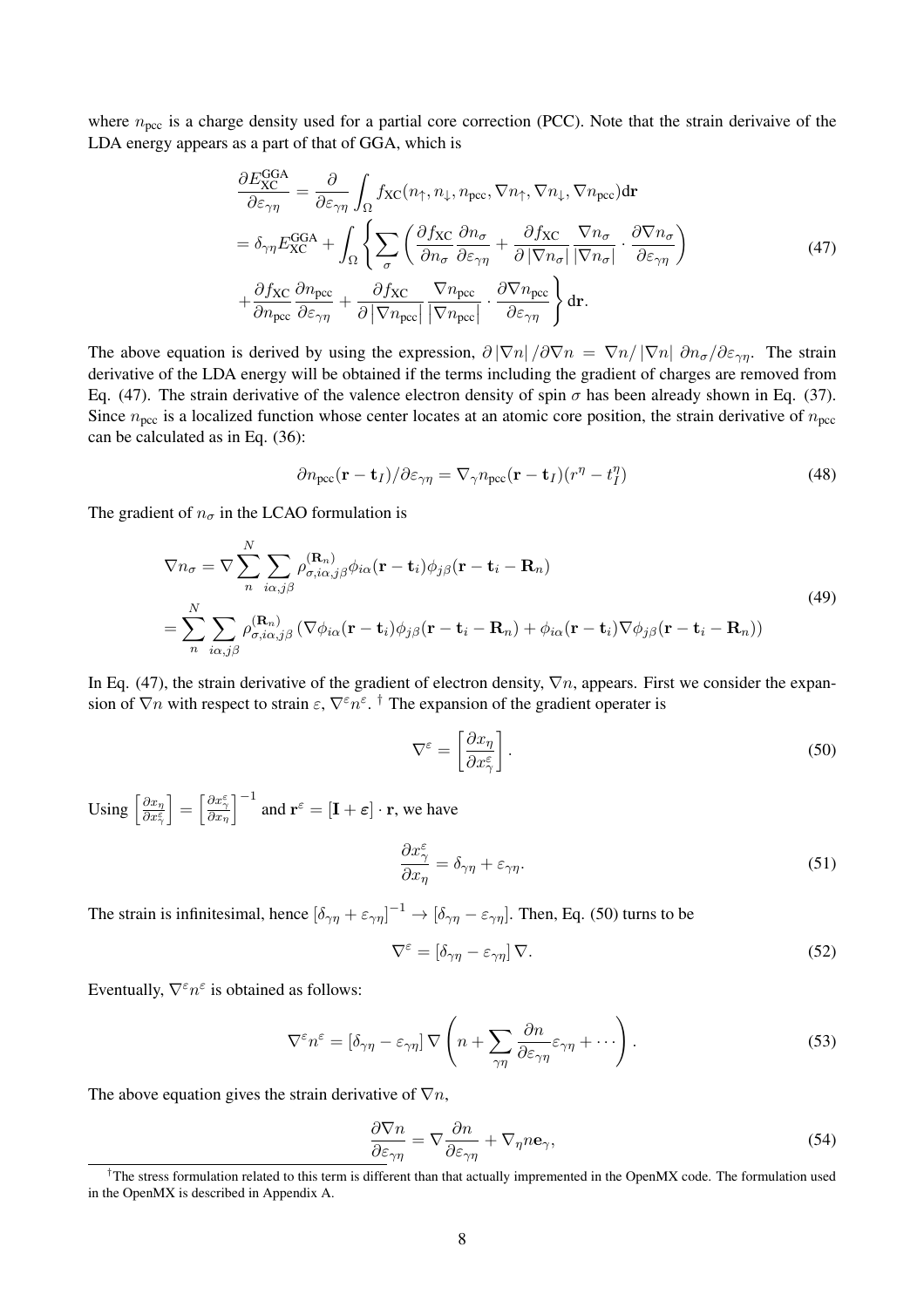where  $e_\gamma$  indicates the unit vector of  $\gamma$  direction. The above expression is understandable if we consider the following relationship:  $\overline{1}$  $\mathbf{r}$ 

$$
[\varepsilon_{\gamma\eta}] \nabla n = \begin{pmatrix} \varepsilon_{xx} \nabla_x n & \varepsilon_{xy} \nabla_y n & \varepsilon_{xz} \nabla_z n \\ \varepsilon_{yx} \nabla_x n & \varepsilon_{yy} \nabla_y n & \varepsilon_{yz} \nabla_z n \\ \varepsilon_{zx} \nabla_x n & \varepsilon_{zy} \nabla_y n & \varepsilon_{zz} \nabla_z n \end{pmatrix}.
$$
 (55)

Inserting Eq. $(54)$  to a part of Eq.  $(49)$ , we have

$$
\int_{\Omega} \frac{\partial f_{\text{XC}}}{\partial |\nabla n|} \frac{\nabla n}{|\nabla n|} \cdot \frac{\partial \nabla n}{\partial \varepsilon_{\gamma\eta}} d\mathbf{r} = \int_{\Omega} \frac{\partial f_{\text{XC}}}{\partial |\nabla n|} \frac{\nabla n}{|\nabla n|} \cdot \left( \nabla \frac{\partial n}{\partial \varepsilon_{\gamma\eta}} + \nabla_{\eta} n \mathbf{e}_{\gamma} \right) d\mathbf{r}
$$
\n
$$
= \int_{\Omega} \frac{\partial f_{\text{XC}}}{\partial |\nabla n|} \frac{\nabla n}{|\nabla n|} \cdot \nabla \frac{\partial n}{\partial \varepsilon_{\gamma\eta}} + \frac{\partial f_{\text{XC}}}{\partial |\nabla n|} \frac{\nabla_{\gamma} n \nabla_{\eta} n}{|\nabla n|} d\mathbf{r}
$$
\n
$$
= \int_{\Omega} \frac{\partial f_{\text{XC}}}{\partial |\nabla n|} \frac{\nabla^2 n}{|\nabla n|} \frac{\partial n}{\partial \varepsilon_{\gamma\eta}} + \frac{\partial f_{\text{XC}}}{\partial |\nabla n|} \frac{\nabla_{\gamma} n \nabla_{\eta} n}{|\nabla n|} d\mathbf{r}.
$$
\n(56)

Using Eqs. (40), (48), and (56), the strain derivative of  $E_{\text{XC}}^{\text{GGA}}$  shown in Eq. (47) can be calculated.

# 4.6 Energy component for screened ion-ion potential

The energy coming from screened ion-ion interaction is a part of the electrostatic energy,

$$
E_{SCC} = \sum_{I \neq J} \left[ \frac{1}{2} \frac{Z_I - Z_J}{|\mathbf{t}_I - \mathbf{t}_J|} - \int_{\Omega} n_I^{(a)} (\mathbf{r} - \mathbf{t}_I) V_{H,J}^{(a)} (\mathbf{r} - \mathbf{t}_J) \right]. \tag{57}
$$

Now we calculate the strain derivative of this energy component,

$$
\frac{\partial E_{SCC}}{\partial \varepsilon_{\gamma\eta}} = \sum_{I \neq J} \left[ \frac{1}{2} \frac{\partial}{\partial \varepsilon_{\gamma\eta}} \frac{Z_I - Z_J}{|\mathbf{t}_I - \mathbf{t}_J|} - \frac{\partial}{\partial \varepsilon_{\gamma\eta}} \int_{\Omega} n_I^{(a)} (\mathbf{r} - \mathbf{t}_I) V_{H,J}^{(a)} (\mathbf{r} - \mathbf{t}_J) d\mathbf{r} \right]. \tag{58}
$$

The first term in the right-hand side is easily obtained using the chain rule, Eq. (14), as follows:

$$
\frac{1}{2} \frac{\partial}{\partial \varepsilon_{\gamma\eta}} \frac{Z_I - Z_J}{|\mathbf{t}_I - \mathbf{t}_J|} = \frac{1}{2} Z_I Z_J \frac{\left(t_I^{\gamma} - t_J^{\gamma}\right) \left(t_I^{\eta} - t_J^{\eta}\right)}{|\mathbf{t}_I - \mathbf{t}_J|^3}.
$$
\n(59)

To develop the second term in the right-hand side of Eq. (58) , the coordinate transformation is used as in Eq. (18). Then we have

$$
\frac{\partial}{\partial \varepsilon_{\gamma\eta}} \int_{\Omega} n_I^{(a)}(\mathbf{r} - \mathbf{t}_I) V_{H,J}^{(a)}(\mathbf{r} - \mathbf{t}_J) d\mathbf{r} = \int_{\Omega'} \frac{\partial n_I^{(a)}(\mathbf{r}' - \mathbf{t}_I + \mathbf{t}_J)}{\partial \varepsilon_{\gamma\eta}} V_{H,J}^{(a)}(\mathbf{r}') d\mathbf{r}'
$$
\n
$$
= \int_{\Omega'} \left\{ -\nabla_{\gamma} n_I^{(a)}(\mathbf{r}' - \mathbf{t}_I + \mathbf{t}_J) \left( t_I^{\eta} - t_J^{\eta} \right) \right\} V_{H,J}^{(a)}(\mathbf{r}') d\mathbf{r}'
$$
\n
$$
= - \left( t_I^{\eta} - t_J^{\eta} \right) \int_{\Omega} \nabla_{\gamma} n_I^{(a)}(\mathbf{r} - \mathbf{t}_I) V_{H,J}^{(a)}(\mathbf{r} - \mathbf{t}_J) d\mathbf{r}'.
$$
\n(60)

Finally we obtain the strain derivative of the energy component as follows:

$$
\frac{\partial E_{SCC}}{\partial \varepsilon_{\gamma\eta}} = \sum_{I \neq J} \left[ \frac{1}{2} Z_I Z_J \frac{\left( t_I^{\gamma} - t_J^{\gamma} \right) \left( t_I^{\eta} - t_J^{\eta} \right)}{\left| \mathbf{t}_I - \mathbf{t}_J \right|^3} - \left( t_I^{\eta} - t_J^{\eta} \right) \int_{\Omega} \nabla_{\gamma} n_I^{(a)} (\mathbf{r} - \mathbf{t}_I) V_{H,J}^{(a)} (\mathbf{r} - \mathbf{t}_J) d\mathbf{r} \right]. \tag{61}
$$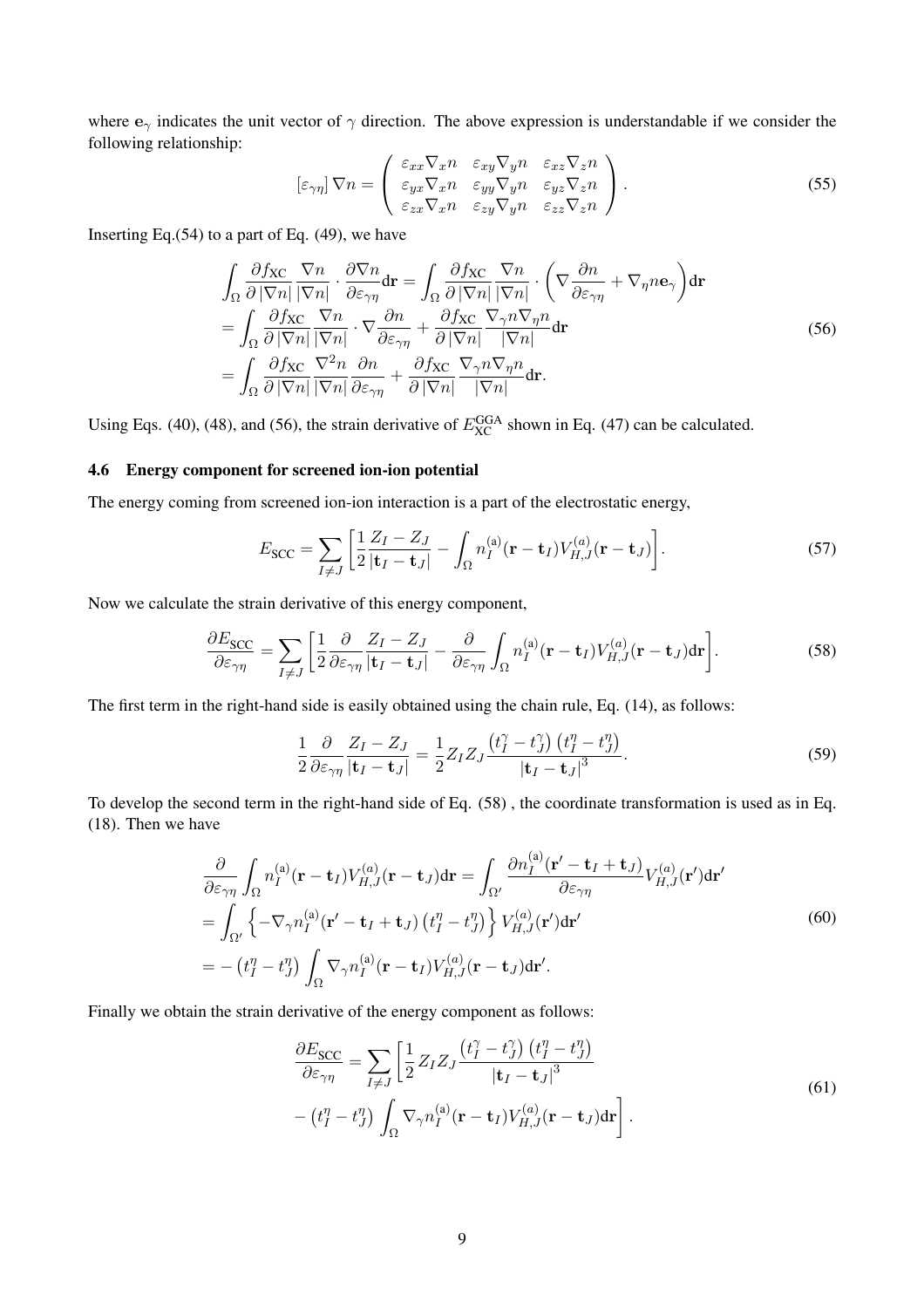# 4.7 Overlap component

Summing up the strain derivatives of the density matrix already appeared, we have

$$
\sum_{\sigma} \sum_{n} \sum_{i\alpha,j\beta} \frac{\partial \rho_{\sigma,i\alpha,j\beta}^{(\mathbf{R}_{n})}}{\partial \varepsilon_{\gamma\eta}} \left\langle \phi_{i\alpha}(\mathbf{r}-\mathbf{t}_{i}) \left| \hat{T} \right| \phi_{j\beta}(\mathbf{r}-\mathbf{t}_{i}-\mathbf{R}_{n}) \right\rangle \n+ \sum_{\sigma} \sum_{n} \sum_{i\alpha,j\beta} \frac{\partial \rho_{\sigma,i\alpha,j\beta}^{(\mathbf{R}_{n})}}{\partial \varepsilon_{\gamma\eta}} \left\langle \phi_{i\alpha}(\mathbf{r}-\mathbf{t}_{i}) \left| V_{na,I}(\mathbf{r}-\mathbf{t}_{I}) \right| \phi_{j\beta}(\mathbf{r}-\mathbf{t}_{i}-\mathbf{R}_{n}) \right\rangle \n+ \sum_{\sigma} \sum_{n} \sum_{i\alpha,j\beta} \frac{\partial \rho_{\sigma,i\alpha,j\beta}^{(\mathbf{R}_{n})}}{\partial \varepsilon_{\gamma\eta}} \left\langle \phi_{i\alpha}(\mathbf{r}-\mathbf{t}_{i}) \left| \hat{V}_{\text{NL},I}(\mathbf{r}-\mathbf{t}_{I}) \right| \phi_{j\beta}(\mathbf{r}-\mathbf{t}_{i}-\mathbf{R}_{n}) \right\rangle \n+ \sum_{\sigma} \sum_{n} \sum_{i\alpha,j\beta} \frac{\partial \rho_{\sigma,i\alpha,j\beta}^{(\mathbf{R}_{n})}}{\partial \varepsilon_{\gamma\eta}} \left\langle \phi_{i\alpha}(\mathbf{r}-\mathbf{t}_{i}) \left| \delta V_{\text{H}} \right| \phi_{j\beta}(\mathbf{r}-\mathbf{t}_{i}-\mathbf{R}_{n}) \right\rangle \n+ \sum_{\sigma} \sum_{n} \sum_{i\alpha,j\beta} \frac{\partial \rho_{\sigma,i\alpha,j\beta}^{(\mathbf{R}_{n})}}{\partial \varepsilon_{\gamma\eta}} \left\langle \phi_{i\alpha}(\mathbf{r}-\mathbf{t}_{i}) \left| V_{\text{XC},\sigma} \right| \phi_{j\beta}(\mathbf{r}-\mathbf{t}_{i}-\mathbf{R}_{n}) \right\rangle \n= \sum_{\sigma} \sum_{n} \sum_{i\alpha,j\beta} \frac{\partial \rho_{\sigma,i\alpha,j\beta}^{(\mathbf{R}_{n})}}{\partial \vare
$$

The density matrix is defined in Eq. (4). Its strain derivative is

$$
\frac{\partial \rho_{\sigma,i\alpha,j\beta}^{(\mathbf{R}_n)}}{\partial \varepsilon_{\gamma\eta}} = \frac{\partial}{\partial \varepsilon_{\gamma\eta}} \frac{1}{V_{\mathbf{B}}} \int_{\mathbf{B}} d\mathbf{k} \sum_{\mu}^{\text{occ}} \exp\left(i\mathbf{R}_n \cdot \mathbf{k}\right) c_{\sigma\mu,i\alpha}^{(\mathbf{k})*} c_{\sigma\mu,j\beta}^{(\mathbf{k})}
$$
\n
$$
= \frac{1}{V_{\mathbf{B}}} \int_{\mathbf{B}} d\mathbf{k} \sum_{\mu}^{\text{occ}} \exp\left(i\mathbf{R}_n \cdot \mathbf{k}\right) \left(\frac{\partial c_{\sigma\mu,i\alpha}^{(\mathbf{k})*}}{\partial \varepsilon_{\gamma\eta}} c_{\sigma\mu,j\beta}^{(\mathbf{k})} + c_{\sigma\mu,i\alpha}^{(\mathbf{k})*} \frac{\partial c_{\sigma\mu,j\beta}^{(\mathbf{k})}}{\partial \varepsilon_{\gamma\eta}}\right). \tag{63}
$$

To derive this equation, we used the expressions,  $1/V_B \rightarrow 1/\det(\mathbf{I} + \varepsilon)$ ,  $d\mathbf{k} \rightarrow \det(\mathbf{I} - \varepsilon) d\mathbf{k}$ , and  $\mathbf{R}_n \cdot \mathbf{k} \rightarrow$  $\mathbf{R}_n \cdot \mathbf{k}$ . Substituting Eq. (63) for Eq. (62), we obtain

$$
\sum_{\sigma} \sum_{n}^{N} \sum_{i\alpha,j\beta} \frac{\partial \rho_{\sigma,i\alpha,j\beta}^{(\mathbf{R}_{n})}}{\partial \varepsilon_{\gamma\eta}} \left\langle \phi_{i\alpha}(\mathbf{r}-\mathbf{t}_{i}) \left| \hat{H}_{\sigma} \right| \phi_{j\beta}(\mathbf{r}-\mathbf{t}_{i}-\mathbf{R}_{n}) \right\rangle \n= \frac{1}{V_{\mathbf{B}}} \int_{\mathbf{B}} d\mathbf{k} \left\{ \sum_{\sigma} \text{Tr} \left( \Theta \left( E_{F} - \epsilon_{\sigma}^{(\mathbf{k})} \right) \frac{\partial \mathbf{c}_{\sigma}^{(\mathbf{k})\dagger}}{\partial \varepsilon_{\gamma\eta}} \mathbf{H}_{\sigma}^{(\mathbf{k})} \mathbf{c}_{\sigma}^{(\mathbf{k})} \right) + \text{Tr} \left( \Theta \left( E_{F} - \epsilon_{\sigma}^{(\mathbf{k})} \right) \mathbf{c}_{\sigma}^{(\mathbf{k})\dagger} \mathbf{H}_{\sigma}^{(\mathbf{k})} \frac{\partial \mathbf{c}_{\sigma}^{(\mathbf{k})}}{\partial \varepsilon_{\gamma\eta}} \right) \right\} \tag{64}
$$
\n
$$
= \frac{1}{V_{\mathbf{B}}} \int_{\mathbf{B}} d\mathbf{k} \left\{ \sum_{\sigma} \text{Tr} \left( \Theta \left( E_{F} - \epsilon_{\sigma}^{(\mathbf{k})} \right) \left( \frac{\partial \mathbf{c}_{\sigma}^{(\mathbf{k})\dagger}}{\partial \varepsilon_{\gamma\eta}} \mathbf{S}^{(\mathbf{k})} \mathbf{c}_{\sigma}^{(\mathbf{k})} + \mathbf{c}_{\sigma}^{(\mathbf{k})\dagger} \mathbf{S}^{(\mathbf{k})} \frac{\partial \mathbf{c}_{\sigma}^{(\mathbf{k})}}{\partial \varepsilon_{\gamma\eta}} \right) \varepsilon_{\sigma}^{(\mathbf{k})} \right\} .
$$

In the above equation,  $\Theta$  is a diagonal matrix consisting of Heaviside step functions, and  $\epsilon_{\sigma}^{(k)}$  indicates the eigenenergy of the wave function. The strain derivative of the orthonormalization condition ( $\mathbf{c}_{\sigma}^{(\mathbf{k})\dagger}\mathbf{S}^{(\mathbf{k})}\mathbf{c}_{\sigma}^{(\mathbf{k})}=\mathbf{I}$ ) is

$$
\frac{\partial \mathbf{c}_{\sigma}^{(\mathbf{k})\dagger}}{\partial \varepsilon_{\gamma\eta}} \mathbf{S}^{(\mathbf{k})} \mathbf{c}_{\sigma}^{(\mathbf{k})} + \mathbf{c}_{\sigma}^{(\mathbf{k})\dagger} \mathbf{S}^{(\mathbf{k})} \frac{\partial \mathbf{c}_{\sigma}^{(\mathbf{k})}}{\partial \varepsilon_{\gamma\eta}} = -\mathbf{c}_{\sigma}^{(\mathbf{k})\dagger} \frac{\partial \mathbf{S}^{(\mathbf{k})}}{\partial \varepsilon_{\gamma\eta}} \mathbf{c}_{\sigma}^{(\mathbf{k})}.
$$
 (65)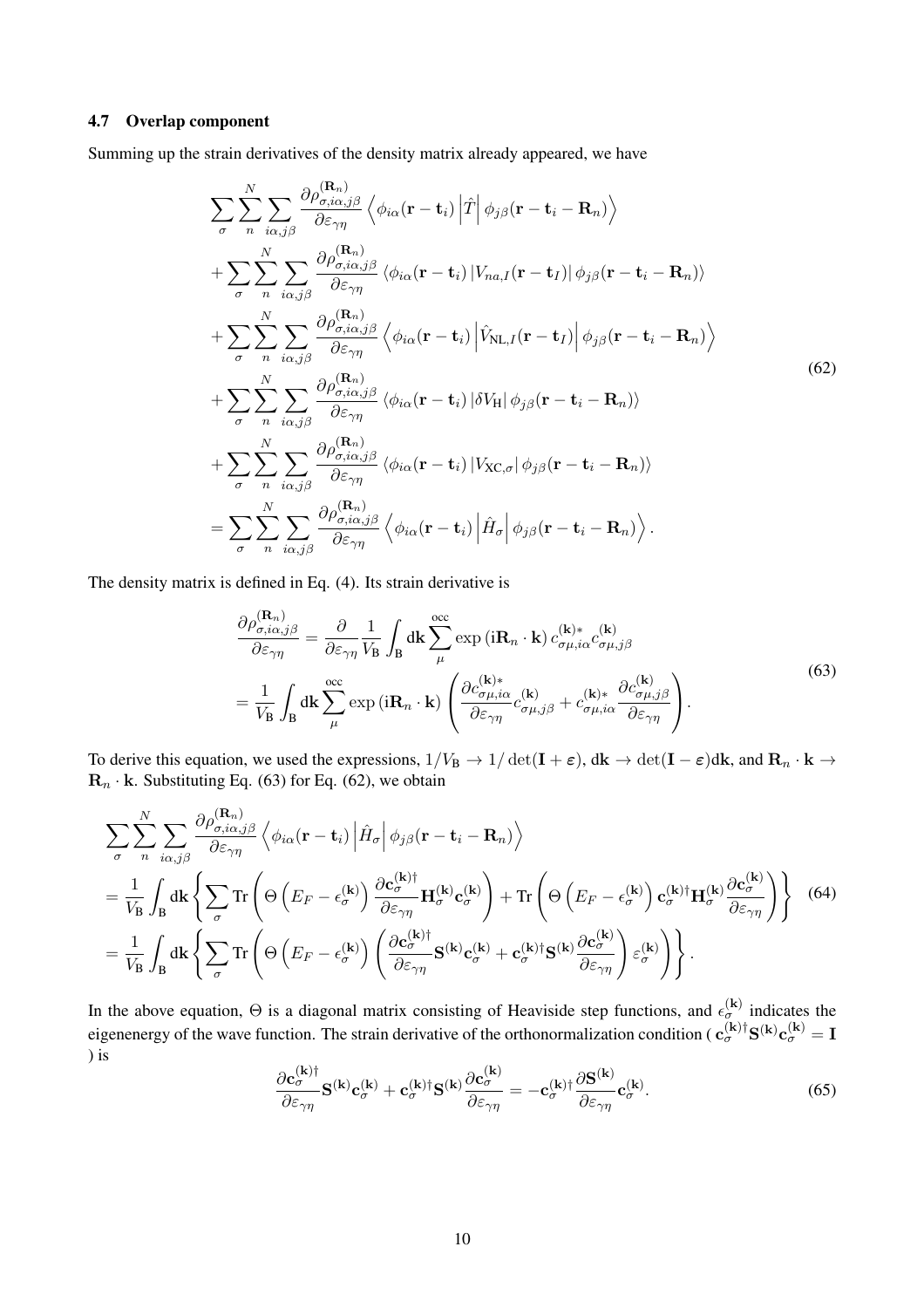Inserting Eq.  $(65)$  to Eq.  $(64)$ , we obtain

$$
\frac{1}{V_{\rm B}} \int_{\rm B} d\mathbf{k} \left\{ \sum_{\sigma} \text{Tr} \left( \Theta \left( E_F - \varepsilon_{\sigma}^{(\mathbf{k})} \right) \left( \frac{\partial \mathbf{c}_{\sigma}^{(\mathbf{k})\dagger} \mathbf{s}^{(\mathbf{k})} \mathbf{c}_{\sigma}^{(\mathbf{k})} + \mathbf{c}_{\sigma}^{(\mathbf{k})\dagger} \mathbf{s}^{(\mathbf{k})} \frac{\partial \mathbf{c}_{\sigma}^{(\mathbf{k})}}{\partial \varepsilon_{\gamma \eta}} \right) \varepsilon_{\sigma}^{(\mathbf{k})} \right) \right\}
$$
\n
$$
= - \sum_{\sigma} \sum_{n} \sum_{i\alpha, j\beta} E_{\sigma,i\alpha,j\beta}^{(\mathbf{R}_{n})} \frac{\partial S_{i\alpha,j\beta}^{(\mathbf{R}_{n})}}{\partial \varepsilon_{\gamma \eta}}
$$
\n
$$
= - \sum_{\sigma} \sum_{n} \sum_{i\alpha, j\beta} E_{\sigma,i\alpha,j\beta}^{(\mathbf{R}_{n})} \frac{\partial S_{i\alpha,j\beta}^{(\mathbf{R}_{n})}}{\partial t_{ij,n}^{\gamma}} t_{ij,n}^{\eta}
$$
\n
$$
= - \sum_{\sigma} \sum_{n} \sum_{i\alpha, j\beta} E_{\sigma,i\alpha,j\beta}^{(\mathbf{R}_{n})} \frac{\partial S_{i\alpha,j\beta}^{(\mathbf{R}_{n})}}{\partial t_{ij}^{\gamma}} t_{ij,n}^{\eta}, \tag{66}
$$

where

$$
E_{\sigma,i\alpha,j\beta}^{(\mathbf{R}_n)} = \frac{1}{V_\mathbf{B}} \int_\mathbf{B} d\mathbf{k} \sum_{\mu}^{\text{occ}} \exp\left(i\mathbf{R}_n \cdot \mathbf{k}\right) \varepsilon_{\sigma}^{(\mathbf{k})} c_{\sigma\mu,i\alpha}^{(\mathbf{k})} c_{\sigma\mu,j\beta}^{(\mathbf{k})}.
$$
 (67)

This is the overlap stress appearing because of the incompleteness of basis functions.

# A Appendix: OpenMX stress implementation of GGA

This section describes how the strain derivative term related to the gradient of electron density in Eq. (47) is calculated in the OpenMX code. To treat this term accurately, it is necessary to formulate the derivative term according to the discretization manner employed in this software; the GGA exchange-correlation energy functional is integrated by using the trapezoidal rule on a real-space FFT grid:

$$
E_{\rm XC} = \Delta V \sum_{\sigma} \sum_{p} f_{\rm XC} \left( n_p^{\sigma}, \left| \nabla n_p^{\sigma} \right|, n_{\sigma}^{\rm pec} \right), \tag{68}
$$

where  $\Delta V$  is the volume per a single grid point. The function or coordinate with the index p indicates that on the grid point  $p \equiv (i, j, h)$ , *i.e.*,  $n_p^{\sigma} \equiv n^{\sigma}(r_p)$ ,  $\nabla n_p^{\sigma} \equiv \nabla n^{\sigma}(r_p)$ , and  $r_p \equiv (x_i, y_j, z_h)$ . The strain derivative of Eq.(68) is obtained as

$$
\frac{\partial E_{\text{XC}}}{\partial \varepsilon_{\gamma\eta}} = \delta_{\gamma\eta} E_{\text{XC}} + \Delta V \sum_{\sigma} \sum_{p} \frac{\partial f_{\text{XC}}}{\partial n_p^{\sigma}} \frac{\partial n_p^{\sigma}}{\partial \varepsilon_{\gamma\eta}} + \Delta V \sum_{\sigma} \sum_{p} \frac{\partial f_{\text{XC}}}{\partial |\nabla n_p^{\sigma}|} \frac{\partial |\nabla n_p^{\sigma}|}{\partial \nabla n_p^{\sigma}} \cdot \frac{\partial \nabla n_p^{\sigma}}{\partial \varepsilon_{\gamma\eta}} + \text{[pcc terms]}, \quad (69)
$$

where [pcc terms] means terms related to the pseudo-core correction.

The problem is how to correctly calculate  $\partial \nabla n_p^{\sigma}/\partial \varepsilon_{\gamma\eta}$  in the third term of the right-hand side of Eq. (69). In the OpenMX, the gradient of a function is calculated by using a finite difference along the lattice vector: a, b, and c. Hence, the finite difference should be transformed into that along the  $xyz$  coordinates to obtain the gradient. First, we consider the total derivative of the density  $\nabla n_p^{\sigma}$ ,

$$
dn^{\sigma} = dx \frac{\partial n^{\sigma}}{\partial x} + dy \frac{\partial n^{\sigma}}{\partial y} + dz \frac{\partial n^{\sigma}}{\partial z}
$$
 (70)

Considering a difference in the lattice vector a, differences in  $xyz$  directions are

$$
dx = \Delta a_x d\lambda, dy = \Delta a_y d\lambda, dz = \Delta a_z d\lambda.
$$
 (71)

where  $\Delta a_x$ ,  $\Delta a_y$ , and  $\Delta a_z$  are determined according to the grid spacing in the axis a. Then we can express the finite difference of the density  $n_p^{\sigma}$  along the axis a using those along  $xyz$  axes:

$$
dn^{\sigma}(\lambda) = \Delta a_x d\lambda \frac{\partial n^{\sigma}}{\partial x} + \Delta a_y d\lambda \frac{\partial n^{\sigma}}{\partial y} + \Delta a_z d\lambda \frac{\partial n^{\sigma}}{\partial z}.
$$
 (72)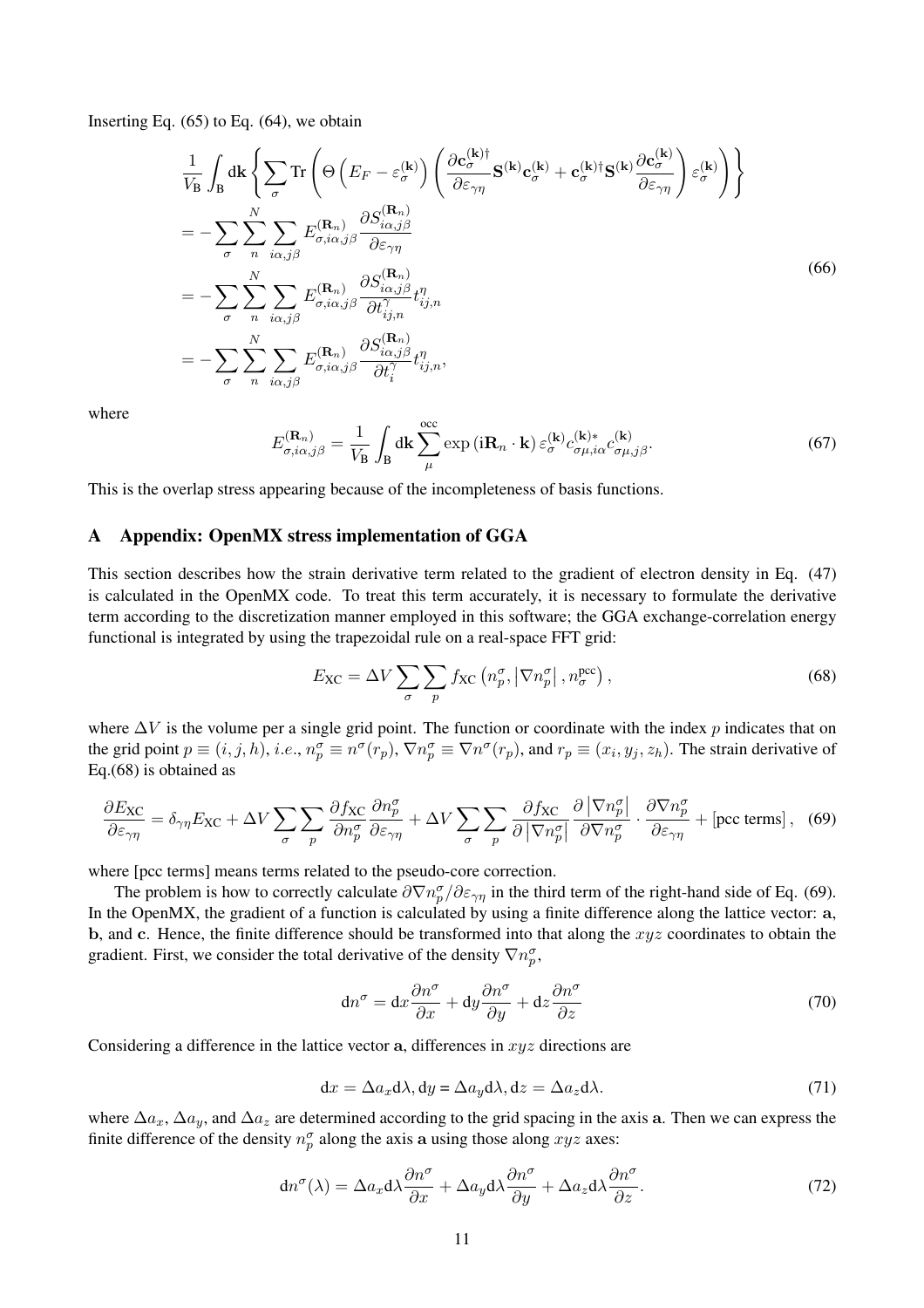

Figure A-1: Finite difference calculation in OpenMX

Generalizing Eq. (72) for the cases of the vectors b and c, we have

$$
\begin{pmatrix}\n\Delta a_x & \Delta a_y & \Delta a_z \\
\Delta b_x & \Delta b_y & \Delta b_z \\
\Delta c_x & \Delta c_y & \Delta c_z\n\end{pmatrix}\n\begin{pmatrix}\n\frac{\partial n^{\sigma}}{\partial x} \\
\frac{\partial n^{\sigma}}{\partial y} \\
\frac{\partial n^{\sigma}}{\partial z}\n\end{pmatrix} = \begin{pmatrix}\n\frac{\partial n^{\sigma}(a)}{\partial \lambda} \\
\frac{\partial n^{\sigma}(b)}{\partial \lambda} \\
\frac{\partial n^{\sigma}(c)}{\partial \lambda}\n\end{pmatrix}.
$$
\n(73)

In the OpenMX, the finite difference is calculated as illustrated in Fig. A-1. Then,

$$
2\Delta a_x \mathrm{d}\lambda \frac{\partial n^{\sigma}}{\partial x} + 2\Delta a_y \mathrm{d}\lambda \frac{\partial n^{\sigma}}{\partial y} + 2\Delta a_y \mathrm{d}\lambda \frac{\partial n^{\sigma}}{\partial y} = \Delta n^{\sigma}(a). \tag{74}
$$

Note that, in Eq. (74), the gradients in  $xyz$  directions are the ones at the point  $a_i$  in Fig. A-1. A generalized form of Eq. (74) with  $d\lambda = 1$  is

$$
\begin{pmatrix}\n\Delta a_x & \Delta a_y & \Delta a_z \\
\Delta b_x & \Delta b_y & \Delta b_z \\
\Delta c_x & \Delta c_y & \Delta c_z\n\end{pmatrix}\n\begin{pmatrix}\n\frac{\partial n^{\sigma}}{\partial x} \\
\frac{\partial n^{\sigma}}{\partial y} \\
\frac{\partial n^{\sigma}}{\partial z}\n\end{pmatrix} = \frac{1}{2} \begin{pmatrix}\n\Delta n^{\sigma}(a) \\
\Delta n^{\sigma}(b) \\
\Delta n^{\sigma}(c)\n\end{pmatrix},
$$
\n(75)

Using the matrix

$$
\mathbf{F} = \begin{pmatrix} \Delta a_x & \Delta a_y & \Delta a_z \\ \Delta b_x & \Delta b_y & \Delta b_z \\ \Delta c_x & \Delta c_y & \Delta c_z \end{pmatrix},
$$
\n(76)

we can rewrite Eq. (75) as

$$
\mathbf{F}\nabla n^{\sigma} = \frac{1}{2}\Delta n^{\sigma}.
$$
 (77)

This is the relationship between the finite differences along  $xyz$  direction and lattice vectors. Now we consider the strain derivative of Eq. (77):

$$
\frac{\partial \mathbf{F}}{\partial \varepsilon_{\gamma \eta}} \nabla n^{\sigma} + \mathbf{F} \frac{\partial \nabla n^{\sigma}}{\partial \varepsilon_{\gamma \eta}} = \frac{1}{2} \frac{\partial \Delta n^{\sigma}}{\partial \varepsilon_{\gamma \eta}}.
$$
\n(78)

Then we obtain

$$
\frac{\partial \nabla n^{\sigma}}{\partial \varepsilon_{\gamma \eta}} = \mathbf{G} \frac{1}{2} \frac{\partial \Delta n^{\sigma}}{\partial \varepsilon_{\gamma \eta}} - \mathbf{G} \frac{\partial \mathbf{F}}{\partial \varepsilon_{\gamma \eta}} \nabla n^{\sigma},\tag{79}
$$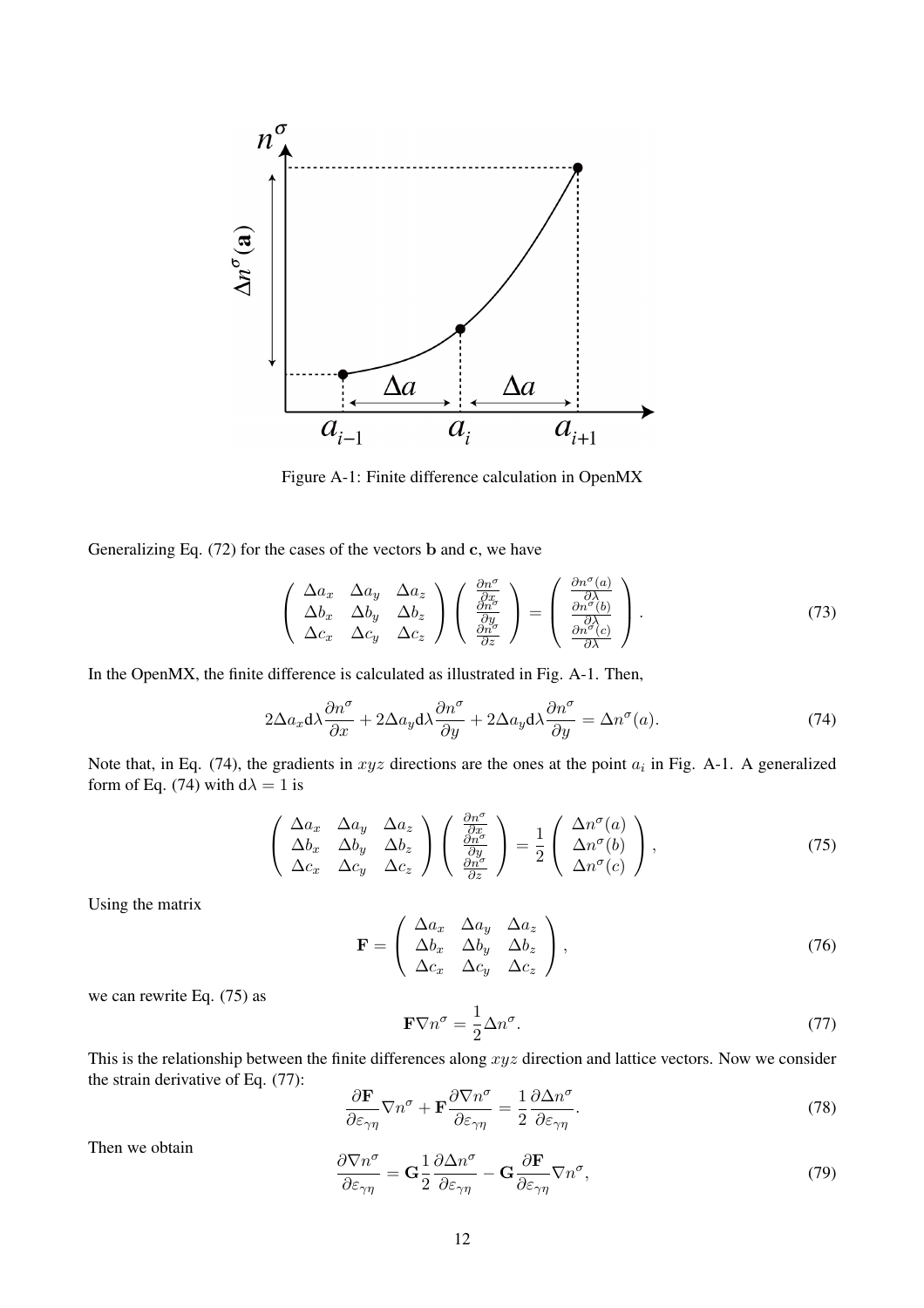where  $\mathbf{F}^{-1} = \mathbf{G}$ . Firstly, the second term is considered. The lattice vector a under strain becomes

$$
\begin{pmatrix}\n\Delta a_x^{\varepsilon} \\
\Delta a_y^{\varepsilon} \\
\Delta a_z^{\varepsilon}\n\end{pmatrix} = \begin{pmatrix}\n1 + \varepsilon_{xx} & \varepsilon_{xy} & \varepsilon_{xz} \\
\varepsilon_{yx} & 1 + \varepsilon_{yy} & \varepsilon_{yz} \\
\varepsilon_{zx} & \varepsilon_{zy} & 1 + \varepsilon_{zz}\n\end{pmatrix} \begin{pmatrix}\n\Delta a_x \\
\Delta a_y \\
\Delta a_z\n\end{pmatrix}.
$$
\n(80)

There are similar expressions for the cases of b and c. Then some examples for the strain derivatives of the matrix F can be described as follows:

$$
\frac{\partial \mathbf{F}}{\partial \varepsilon_{xx}} = \begin{pmatrix} \Delta a_x & 0 & 0 \\ \Delta b_x & 0 & 0 \\ \Delta c_x & 0 & 0 \end{pmatrix}
$$
(81)

$$
\frac{\partial \mathbf{F}}{\partial \varepsilon_{xy}} = \begin{pmatrix} \Delta a_y & 0 & 0 \\ \Delta b_y & 0 & 0 \\ \Delta c_y & 0 & 0 \end{pmatrix}
$$
 (82)

$$
\frac{\partial \mathbf{F}}{\partial \varepsilon_{xz}} = \begin{pmatrix} \Delta a_z & 0 & 0 \\ \Delta b_z & 0 & 0 \\ \Delta c_z & 0 & 0 \end{pmatrix}
$$
(83)

From the above equations, it is easily seen that  $\frac{\partial \mathbf{F}}{\partial \varepsilon_{\gamma \eta}}$  have

$$
\begin{pmatrix}\n\Delta a_{\eta} \\
\Delta b_{\eta} \\
\Delta c_{\eta}\n\end{pmatrix} (84)
$$

in  $\gamma$  th column and other elements are zero in 3x3 matrix. Then, the second term of the right-hand side of Eq. (79) related to  $xy$  strain becomes  $\frac{1}{x}$ 

$$
\mathbf{G} \frac{\partial \mathbf{F}}{\partial \varepsilon_{xy}} \nabla n^{\sigma} = \begin{pmatrix} G_{11} & G_{12} & G_{13} \\ G_{11} & G_{22} & G_{23} \\ G_{31} & G_{32} & G_{33} \end{pmatrix} \begin{pmatrix} a_{12} & 0 & 0 \\ a_{22} & 0 & 0 \\ a_{32} & 0 & 0 \end{pmatrix} \begin{pmatrix} \frac{\partial n^{\sigma}}{\partial x_{1}} \\ \frac{\partial n^{\sigma}}{\partial x_{2}} \\ \frac{\partial n^{\sigma}}{\partial x_{3}} \end{pmatrix}
$$
  
\n
$$
= \begin{pmatrix} \sum_{I=1}^{3} G_{1I} a_{I2} & 0 & 0 \\ \sum_{I=1}^{3} G_{2I} a_{I2} & 0 & 0 \\ \sum_{I=1}^{3} G_{3I} a_{I2} & 0 & 0 \end{pmatrix} \begin{pmatrix} \frac{\partial n^{\sigma}}{\partial x_{1}} \\ \frac{\partial n^{\sigma}}{\partial x_{2}} \\ \frac{\partial n^{\sigma}}{\partial x_{3}} \end{pmatrix}
$$
  
\n
$$
= \begin{pmatrix} \frac{\partial n^{\sigma}}{\partial x_{1}} \sum_{I=1}^{3} G_{1I} a_{I2} \\ \frac{\partial n^{\sigma}}{\partial x_{2}} \sum_{I=1}^{3} G_{2I} a_{I2} \\ \frac{\partial n^{\sigma}}{\partial x_{3}} \sum_{I=1}^{3} G_{3I} a_{I2} \end{pmatrix} .
$$
\n(85)

<sup>‡</sup>Hereafter, the coordinates  $xyz$  are expressed by  $x_1x_2x_3$ , and

$$
\left(\begin{array}{ccc} \Delta a_x & \Delta a_y & \Delta a_z \\ \Delta b_x & \Delta b_y & \Delta b_z \\ \Delta c_x & \Delta c_y & \Delta c_z \end{array}\right) \rightarrow \left(\begin{array}{ccc} a_{11} & a_{12} & a_{13} \\ a_{21} & a_{22} & a_{23} \\ a_{31} & a_{32} & a_{33} \end{array}\right).
$$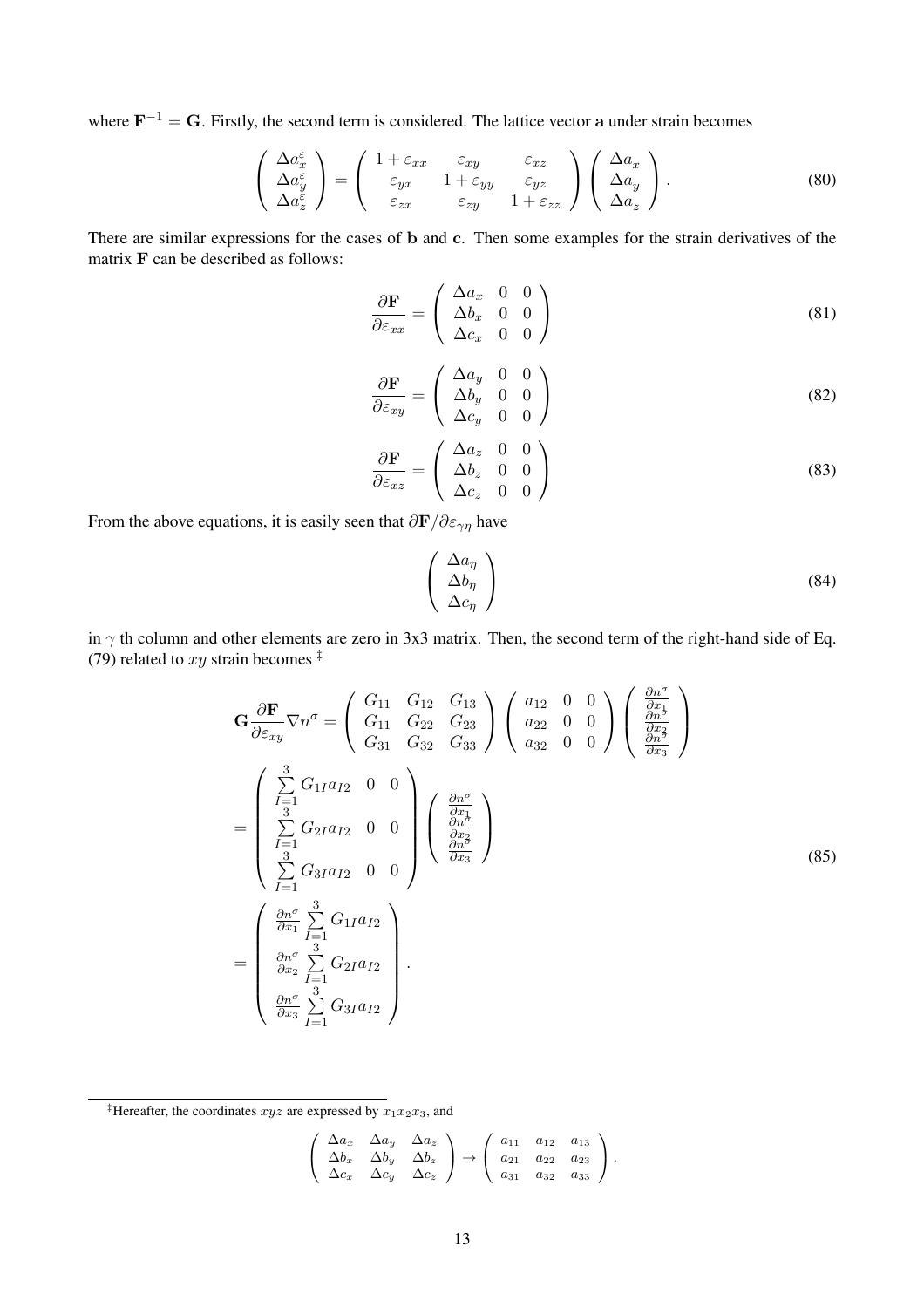Generalizing the result, we have

$$
\mathbf{G} \frac{\partial \mathbf{F}}{\partial \varepsilon_{\gamma \eta}} \nabla n^{\sigma} = \begin{pmatrix} \frac{\partial n^{\sigma}}{\partial x_{\gamma}} \sum_{i=1}^{3} G_{1i} a_{i\eta} \\ \frac{\partial n^{\sigma}}{\partial x_{\gamma}} \sum_{i=1}^{3} G_{2i} a_{i\eta} \\ \frac{\partial n^{\sigma}}{\partial x_{\gamma}} \sum_{i=1}^{3} G_{3i} a_{i\eta} \end{pmatrix} .
$$
 (86)

Since G is the inverse matrix of Eq. (76), Eq. (86) becomes

$$
\begin{pmatrix}\n\frac{\partial n^{\sigma}}{\partial x_{\gamma}} \sum_{i=1}^{3} G_{1i} \delta_{1\eta} \\
\frac{\partial n^{\sigma}}{\partial x_{\gamma}} \sum_{i=1}^{3} G_{2i} \delta_{2\eta} \\
\frac{\partial n^{\sigma}}{\partial x_{\gamma}} \sum_{i=1}^{3} G_{3i} \delta_{3\eta}\n\end{pmatrix}.
$$
\n(87)

Returning to Eq. (79), we see that the first term of the right-hand side can be described as follows:

$$
\frac{1}{2}\mathbf{G}\frac{\partial\Delta n^{\sigma}}{\partial\varepsilon_{\gamma\eta}} = \frac{1}{2}\begin{pmatrix} G_{11} & G_{12} & G_{13} \\ G_{21} & G_{22} & G_{23} \\ G_{31} & G_{32} & G_{33} \end{pmatrix} \frac{\partial}{\partial\varepsilon_{\gamma\eta}} \begin{pmatrix} n^{\sigma}(i+1,j,h) - n^{\sigma}(i-1,j,h) \\ n^{\sigma}(i,j+1,h) - n^{\sigma}(i,j-1,h) \\ n^{\sigma}(i,j,h+1) - n^{\sigma}(i,j,h-1) \end{pmatrix}
$$
\n
$$
= \frac{1}{2}\frac{\partial}{\partial\varepsilon_{\gamma\eta}} \begin{pmatrix} \frac{3}{I-1}G_{1I}n^{\sigma}_{I}(+) - \sum_{I=1}^{3} G_{1I}n^{\sigma}_{I}(-) \\ \sum_{I=1}^{3} G_{2I}n^{\sigma}_{I}(+) - \sum_{I=1}^{3} G_{1I}n^{\sigma}_{I}(-) \\ \sum_{I=1}^{3} G_{3I}n^{\sigma}_{I}(+) - \sum_{I=1}^{3} G_{1I}n^{\sigma}_{I}(-) \end{pmatrix},
$$
\n(88)

where  $n_I^{\sigma}(\pm)$  means  $n_{i\pm1,j,h}^{\sigma}$  if  $I = 1$ ,  $n_{i,j\pm1,h}^{\sigma}$  if  $I = 2$ , and  $n_{i,j,h\pm1}^{\sigma}$  if  $I = 3$ . Note that the operator  $\partial/\partial \varepsilon_{\gamma\eta}$ in Eq. (88) only affects to  $n^{\sigma}$ . Back to Eq. (69), we see that the term related to Eq. (88) becomes

$$
\Delta V \sum_{\sigma} \sum_{p} A_{p}^{\sigma} \cdot \left( \frac{1}{2} \mathbf{G} \frac{\partial \Delta n^{\sigma}}{\partial \varepsilon_{\gamma \eta}} \right)
$$
\n
$$
= \frac{\Delta V}{2} \sum_{\sigma} \sum_{k} \sum_{i,j,h} A_{ijk,k}^{\sigma} \frac{\partial}{\partial \varepsilon_{\gamma \eta}} \left( \sum_{I=1}^{3} G_{kl} n_{I}^{\sigma} (+) - G_{kl} n_{I}^{\sigma} (-) \right)
$$
\n
$$
= \frac{\Delta V}{2} \sum_{\sigma} \sum_{k} \sum_{i,j,h} A_{ijk}^{\sigma} G_{kl} \frac{\partial}{\partial \varepsilon_{\gamma \eta}} n_{I}^{\sigma} (+) - \frac{\Delta V}{2} \sum_{\sigma} \sum_{k} \sum_{i,j,k} A_{ijk}^{\sigma} G_{kl} \frac{\partial}{\partial \varepsilon_{\gamma \eta}} n_{I}^{\sigma} (-) \tag{89}
$$
\n
$$
= \frac{\Delta V}{2} \sum_{\sigma} \sum_{k} \sum_{i,j,h} \begin{pmatrix} A_{i-1,j,k,h}^{\sigma} G_{kl} \frac{\partial}{\partial \varepsilon_{\gamma \eta}} n_{i,j,h}^{\sigma} - A_{i+1,j,k,h}^{\sigma} G_{kl} \frac{\partial}{\partial \varepsilon_{\gamma \eta}} n_{i,j,h}^{\sigma} \\ A_{i,j-1,k,h}^{\sigma} G_{kl} \frac{\partial}{\partial \varepsilon_{\gamma \eta}} n_{i,j,h}^{\sigma} - A_{i,j+1,k,h}^{\sigma} G_{kl} \frac{\partial}{\partial \varepsilon_{\gamma \eta}} n_{i,j,h}^{\sigma} \\ A_{i,j,k-1,h}^{\sigma} G_{kl} \frac{\partial}{\partial \varepsilon_{\gamma \eta}} n_{i,j,h}^{\sigma} - A_{i,j,k+1,h}^{\sigma} G_{kl} \frac{\partial}{\partial \varepsilon_{\gamma \eta}} n_{i,j,h}^{\sigma} \end{pmatrix}
$$

Considering

$$
\frac{1}{2} \left[ \Delta A_k^{\sigma}(a) G_{k1} + \Delta A_k^{\sigma}(b) G_{k2} + \Delta A_k^{\sigma}(c) G_{k3} \right] = \frac{\partial A_k^{\sigma}}{\partial x_k},\tag{90}
$$

we have

$$
-\Delta V \sum_{\sigma} \sum_{p} \nabla \cdot A_p^{\sigma} \frac{\partial n_p^{\sigma}}{\partial \varepsilon_{\gamma \eta}}.
$$
\n(91)